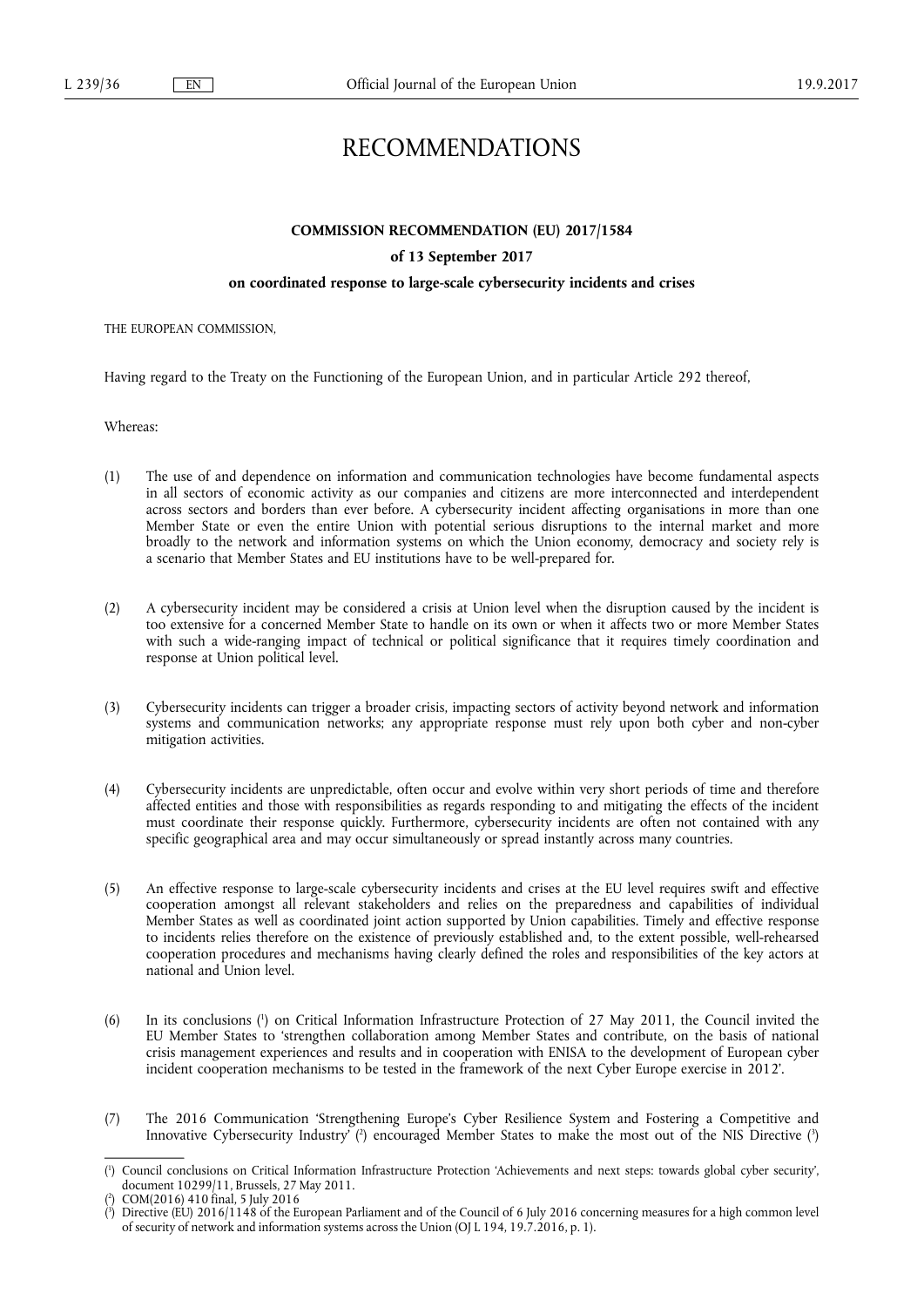cooperation mechanisms and to enhance cross-border cooperation related to preparedness for a large-scale cyber incident. It added that a coordinated approach to crisis cooperation across the various elements of the cyber ecosystem to be set out in a 'blueprint' would increase preparedness and that such a blueprint should also ensure synergies and coherence with existing crisis management mechanisms.

- (8) In the Council Conclusions (<sup>1</sup>) on the aforementioned Communication, Member States called on the Commission to submit such a blueprint for consideration by the bodies and other relevant stakeholders. However the NIS Directive does not provide for a Union cooperation framework in case of large-scale cybersecurity incidents and crises.
- (9) The Commission, consulted with Member States in two separate consultation workshops held in Brussels on 5 April and 4 July 2017 with Member States representatives from Computer Security Incident Response Teams (CSIRTs), the Cooperation Group established by the NIS Directive and the Council Horizontal Working Party on Cyber Issues as well as representatives from the European External Action Service (EEAS), ENISA, Europol/EC3 and the General Secretariat of the Council (GSC).
- (10) The present Blueprint for coordinated response to large-scale cybersecurity incidents and crises at the Union level, annexed to this Recommendation, is the outcome of the aforementioned consultations and complements the Communication on 'Strengthening Europe's Cyber Resilience System and Fostering a Competitive and Innovative Cybersecurity Industry'.
- (11) The Blueprint describes and sets out the objectives and modes of cooperation between the Member States and EU institutions, bodies, offices and agencies (hereafter referred to as 'EU institutions') in responding to large-scale cybersecurity incidents and crises and how existing Crisis Management mechanisms can make full use of existing cybersecurity entities at EU level.
- (12) In responding to a cybersecurity crisis in the sense of recital 2, coordination of the response at political Union level in the Council will use the Integrated Political Crisis Response (IPCR) arrangements ( 2 ); the Commission will use the ARGUS ( 3 ) high-level cross-sectoral crisis coordination process. If the crisis entails an important external or Common Security and Defence Policy (CSDP) dimension, the European External Action Service (EEAS) Crisis Response Mechanism (CRM) ( 3 ) will be activated.
- (13) In certain areas, sectoral crisis management mechanisms at EU level provide for cooperation in case of cybersecurity incidents or crisis. For example, in the framework of the European Global Navigation Satellite System (GNSS), Council Decision 2014/496/CFSP (\*) already defines the respective roles of the Council, the High Representative, the Commission, the European GNSS Agency and the Member States within the chain of operational responsibilities set up in order to react to a threat to the Union, to the Member States or to the GNSS, including in case of cyber-attacks. Therefore, this recommendation should be without prejudice to such mechanisms.
- (14) Member States have the primary responsibility for the response in case of large-scale cybersecurity incidents or crises affecting them. The Commission, the High Representative and other EU institutions or services have however an important role, stemming from Union law or from the fact that cybersecurity incidents and crises may impact all sections of economic activity within the single market, the security and international relations of the Union, as well as the institutions themselves.
- (15) At Union level, the key actors involved in response to cybersecurity crises include the newly established NIS Directive structures and mechanisms, namely the Computer Security Incident Response Teams (CSIRTs) network, as well as the relevant agencies and bodies namely the European Union Agency for Network and Information Security (ENISA), the European Cybercrime Centre at Europol (Europol/EC3), the EU Intelligence Analysis Centre (INTCEN), EU Military Staff Intelligence Directorate (EUMS INT) and Situation Room (Sitroom) working together as SIAC (the Single Intelligence Analysis Capacity), the EU Hybrid Fusion Cell (based in INTCEN), the Computer Emergency Response Team for the EU institutions (CERT-EU) and the Emergency Response Coordination Centre in the European Commission.
- (16) Cooperation amongst Member States in responding to cybersecurity incidents at technical level is provided by the CSIRTs Network established by the NIS Directive. ENISA provides the secretariat for the Network and actively

<sup>(</sup> 1 ) Document 14540/16, 15 November 2016.

 $(2)$ ) Further information can be found in Section 3.1 of the Appendix on Crisis management, cooperation mechanisms and actors at EU level. ( 3 ) Ibid.

<sup>(</sup> 4 ) Council Decision 2014/496/CFSP of 22 July 2014 on aspects of the deployment, operation and use of the European Global Navigation Satellite System affecting the security of the European Union and repealing Joint Action 2004/552/CFSP (OJ L 219, 25.7.2014, p. 53).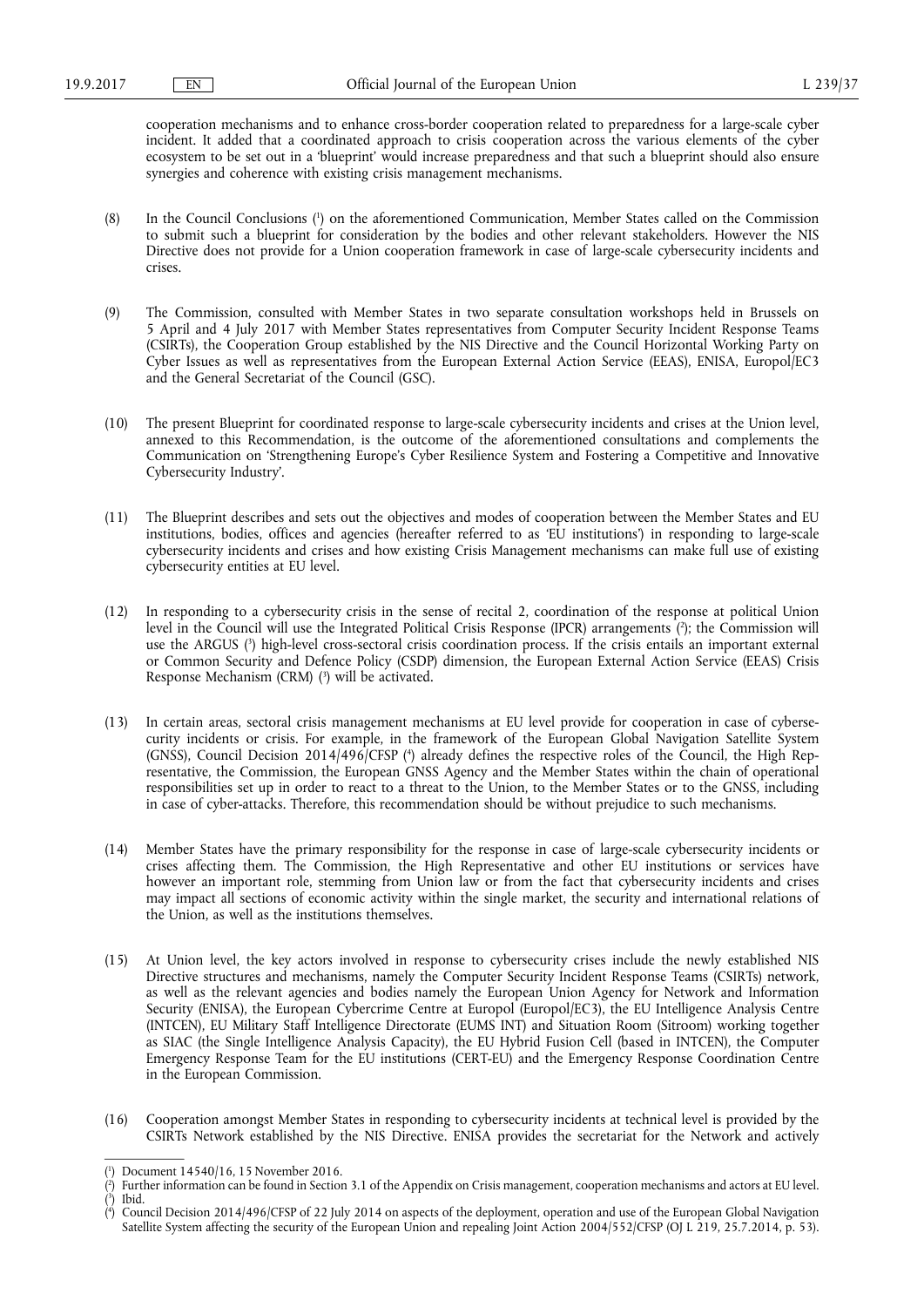supports the cooperation among the CSIRTs. The national CSIRTs and the CERT-EU cooperate and exchange information on a voluntary basis including, when necessary, in response to cybersecurity incidents that affect one or more Member States. At the request of a representative of a Member State's CSIRT, they may discuss and, where possible, identify a coordinated response to an incident that has been identified within the jurisdiction of that same Member State. Relevant procedures will be set out in CSIRTs Network's Standard Operating Procedures  $(SOPs)$   $(1)$ .

- (17) The CSIRTs network is also tasked with discussing, exploring and identifying further forms of operational cooperation, including in relation to categories of risks and incidents, early warnings, mutual assistance, principles and modalities for coordination, when Member States respond to cross-border risks and incidents.
- (18) The Cooperation Group established by Article 11 of the NIS Directive is tasked with providing strategic guidance for the activities of the CSIRTs network and discussing capabilities and preparedness of the Member States, and, on a voluntary basis, evaluating national strategies on the security of network and information systems and the effectiveness of CSIRTs, and identifying best practice.
- (19) A dedicated work stream within the Cooperation Group is preparing incident notification guidelines, pursuant to Article 14(7) of the NIS Directive, concerning the circumstances in which operators of essential services are required to notify incidents pursuant to Article 14(3) and the format and procedure for such notifications ( 2 ).
- (20) Awareness and understanding of the real-time situation, risk posture, and threats gained through reporting, assessments, research, investigation, and analysis, is vital to enable well-informed decisions This 'situational awareness' — by all relevant stakeholders — is essential for an effective coordinated response. Situational awareness includes elements about the causes as well as the impact and origin of the incident. It is recognised that this depends on exchange and sharing of information between relevant parties in a suitable format, using a common taxonomy to describe the incident and in an appropriately secure manner.
- (21) Responding to cybersecurity incidents may take many forms, ranging from identifying technical measures which may entail two or more entities jointly investigating the technical causes of the incident (e.g. malware analysis) or identifying ways through which organisations may assess whether they have been affected (e.g. indicators of compromise), to operational decisions on applying such measures and, at the political level, deciding on the use of other instruments such as the Framework for a Joint response to malicious cyber activities ( 3 ) or the EU operational protocol for countering hybrid threats ( 4 ), depending on the incident.
- (22) European citizens' and businesses' trust in digital services is essential for a flourishing digital single market. Therefore, crisis communication plays a particularly important role in mitigating the negative effects of cybersecurity incidents and crises. Communication may also be used in the context of the Framework for a Joint Diplomatic Response as a means to influence the behaviour of (potential) aggressors acting from third countries. Aligning the public communication to mitigate the negative effects of cybersecurity incidents and crises and the public communication to influence an aggressor is essential for a political response to be effective.
- (23) Providing the public with information on how they can mitigate at user and organisational level the effects of an incident (for example by applying a patch or taking complementary actions to avoid the threat, etc.) could be an effective measure to mitigate a large-scale cybersecurity incident or crisis.
- (24) The Commission, through the Connecting Europe Facility (CEF) cybersecurity Digital Service Infrastructure, is developing a Core Service Platform cooperation mechanism, known as MeliCERTes, between participating Member States CSIRTs to improve their levels of preparedness, cooperation and response to emerging cyber threats and incidents. The Commission, through competitive calls for proposals for grant awards under CEF is cofunding CSIRTs in the Member States with a view to improving their operational capacities at national level.

<sup>(</sup> 1 ) Under development; expected to be adopted by the end of 2017.

<sup>(</sup> 2 ) The guidelines are intended to be finalised by the end of 2017.

<sup>(</sup> 3 ) Council Conclusions on a Framework for a Joint EU Diplomatic Response to Malicious Cyber Activities ('Cyber Diplomacy Toolbox'), Doc. 9916/17

<sup>(</sup> 4 ) Joint Staff Working Document EU operational protocol for countering hybrid threats, 'EU Playbook', SWD(2016) 227 final, 5 July 2016.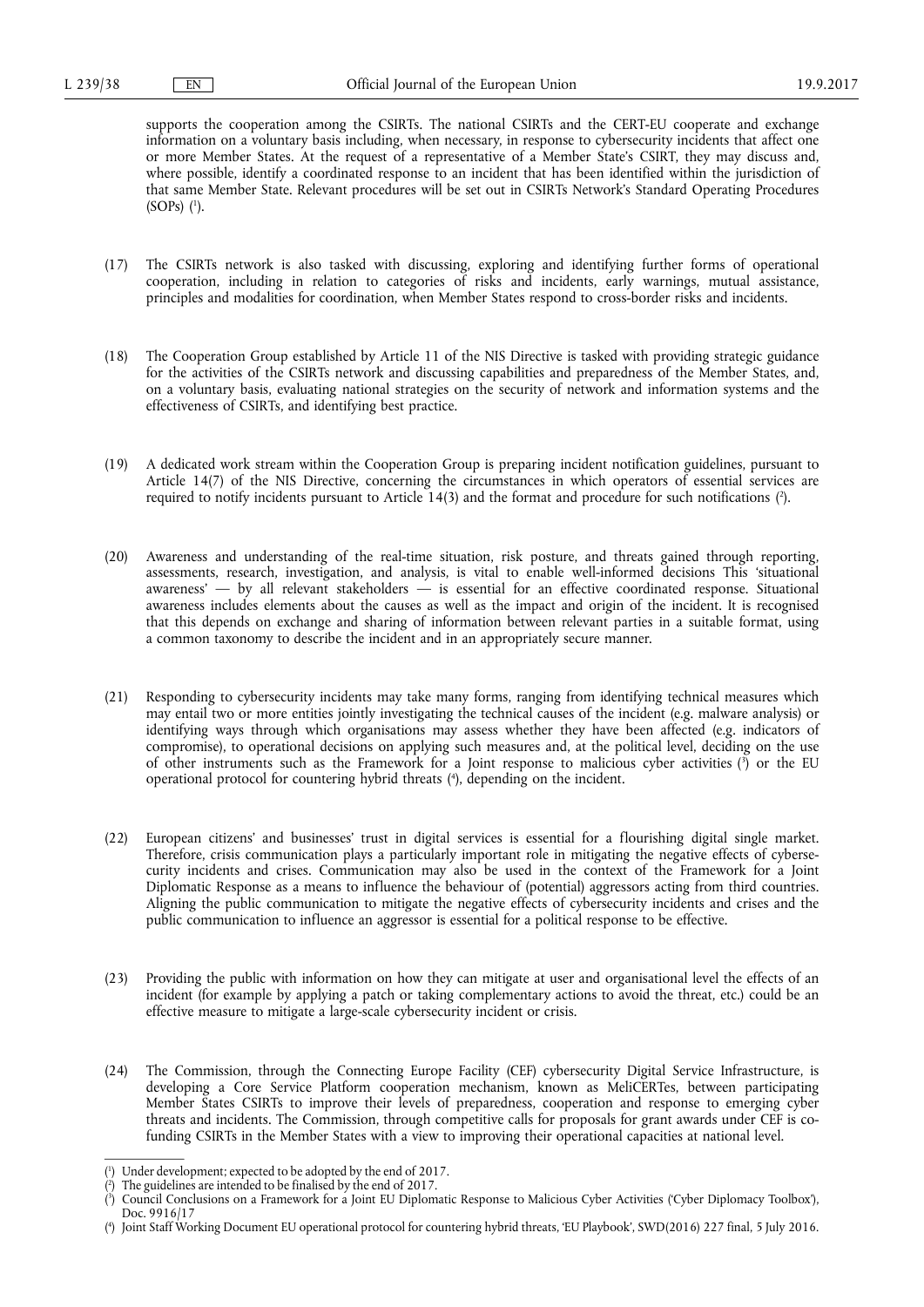- (25) Cybersecurity exercises at EU level are essential to stimulate and improve cooperation among the Member States and the private sector. To this end, since 2010, ENISA organises regular pan-European cyber incident exercises ('Cyber Europe').
- (26) The Council Conclusions ( 1 ) on the Implementation of the Joint Declaration by the President of the European Council, the President of the European Commission and the Secretary-General of the North Atlantic Treaty Organisation calls for the strengthening cooperation in cyber exercises through reciprocal staff participation in respective exercises, including in particular Cyber Coalition and Cyber Europe.
- (27) The constantly evolving threat landscape and recent cybersecurity incidents are an indication of the increasing risk faced by the Union, Member States should act on the present recommendation without further delay and in any case by the end of 2018,

## HAS ADOPTED THIS RECOMMENDATION:

- (1) Member States and EU institutions should establish an EU Cybersecurity Crisis Response Framework integrating the objectives and modalities of cooperation presented in the Blueprint following the guiding principles described therein.
- (2) The EU Cybersecurity Crisis Response Framework should in particular identify the relevant actors, EU institutions and Member State authorities, at all necessary levels — technical, operational, strategic/political — and develop, where necessary, standard operating procedures that define the way in which these cooperate within the context of EU crisis management mechanisms. Emphasis should be placed on enabling the exchange of information without undue delay and coordinating the response during large-scale cybersecurity incidents and crises.
- (3) To this end, Member States' competent authorities should work together towards further specifying informationsharing and cooperation protocols. The Cooperation Group should exchange experiences on these matters with relevant EU institutions.
- (4) Member States should ensure that their national crisis management mechanisms adequately address cybersecurity incident response as well as provide necessary procedures for cooperation at EU level within the context of the EU Framework.
- (5) As regards existing EU crisis management mechanisms, in line with the Blueprint, Member States should, together with Commission services and the EEAS, establish practical implementation guidelines as regards the integration of their national crisis management and cybersecurity entities and procedures into existing EU crisis management mechanisms, namely the IPCR and EEAS CRM. In particular, Member States should ensure that appropriate structures are in place to enable the efficient flow of information between their national crisis management authorities and their representatives at EU level in the context of EU crisis mechanisms.
- (6) Member States should make full use of the opportunities offered by the Cybersecurity Digital Service Infrastructures (DSI) programme of the Connecting Europe Facility (CEF), and cooperate with the Commission to ensure that the Core Service Platform cooperation mechanism, currently under development, provides the necessary functionalities and fulfils their requirements for cooperation also during cybersecurity crises.
- (7) Member States, with the assistance of ENISA and building on previous work in this area, should cooperate in developing and adopting a common taxonomy and template for situational reports to describe the technical causes and impacts of cybersecurity incidents to further enhance their technical and operational cooperation during crises. In this regard, Member States should take into account the ongoing work within the Cooperation Group on incident notification guidelines and in particular aspects related to the format of national notifications.
- (8) The procedures laid out in the Framework should be tested and when necessary revised following lessons learnt from Member State participation in national, regional, and Union as well as cyber diplomacy and NATO cybersecurity exercises. In particular, they should be tested in the context of the Cyber Europe exercises organised by ENISA. Cyber Europe 2018 presents a first such opportunity.

<sup>(</sup> 1 ) ST 15283/16, 6 December 2016.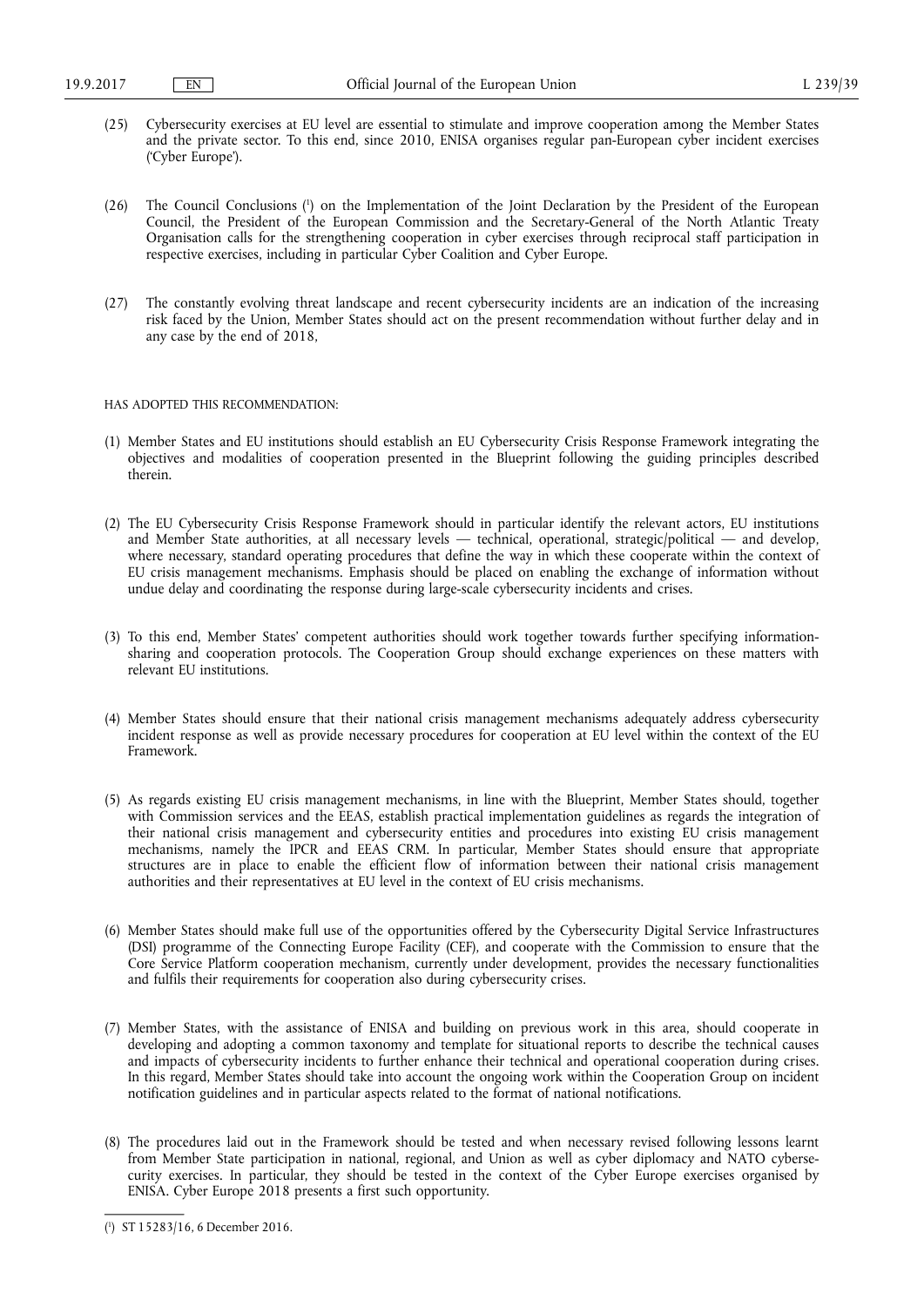(9) Member States and the EU institutions should regularly practise their response to large-scale cybersecurity incidents crisis at national and European level, including their political response, where necessary and with the involvement of private sector entities as appropriate.

Done at Brussels, 13 September 2017.

*For the Commission*  Mariya GABRIEL *Member of the Commission*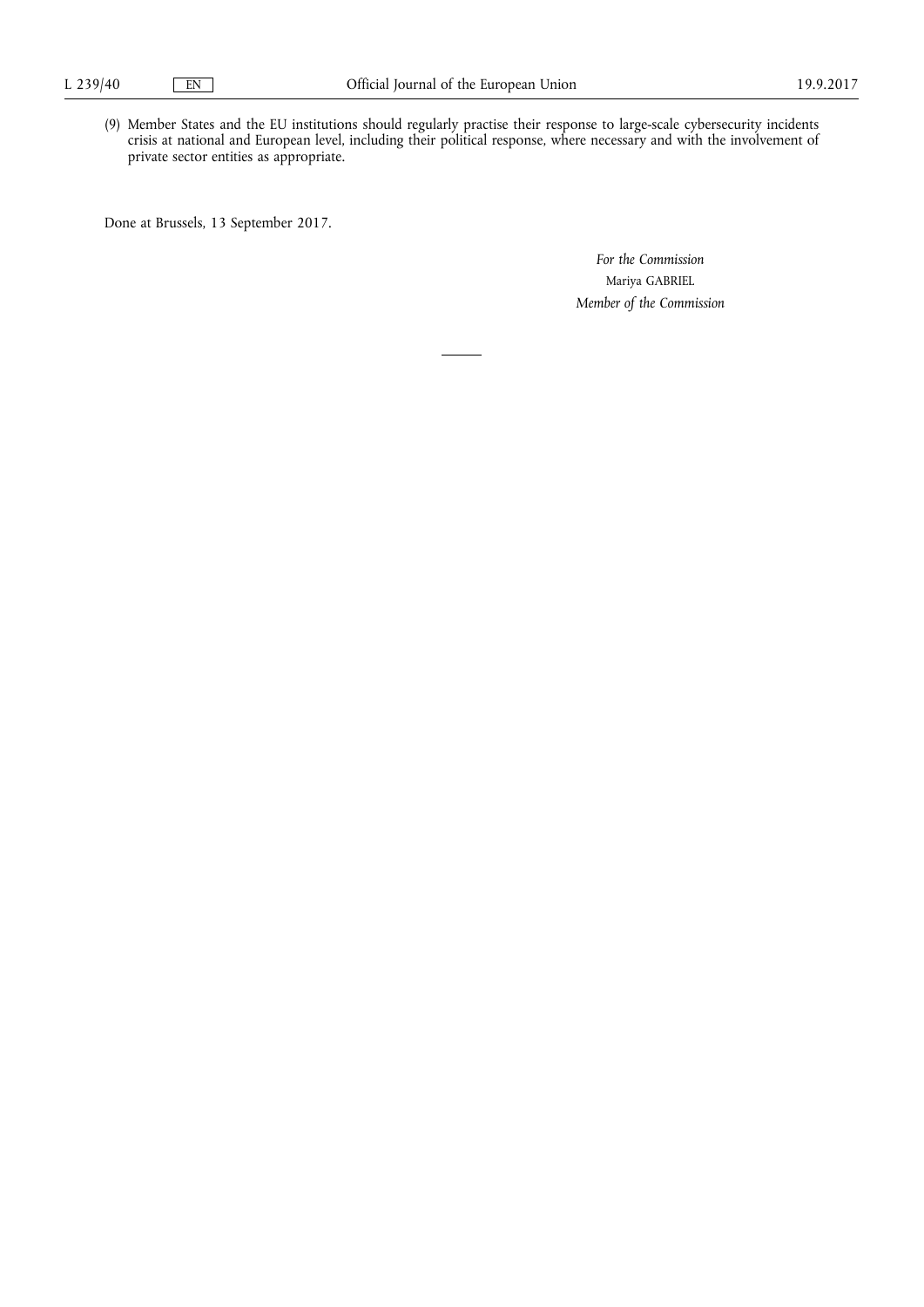## *ANNEX*

## **Blueprint for coordinated response to large-scale cross-border cybersecurity incidents and crises**

# INTRODUCTION

This Blueprint applies to cybersecurity incidents which cause disruption too extensive for a concerned Member State to handle on its own or which affect two or more Member States or EU institutions with such a wide-ranging and significant impact of technical or political significance that they require timely policy coordination and response at Union political level.

Such large-scale cybersecurity incidents are considered a cybersecurity 'crisis'.

In case of an EU-wide crisis with cyber elements, coordination at Union political level of the response shall be carried out by the Council, using the Integrated Political Crisis Response (IPCR) arrangements.

Within the Commission, coordination will take place in accordance with the ARGUS rapid alert system.

If the crisis entails an important external or Common Security and Defence Policy (CSDP) dimension, the EEAS Crisis Response Mechanism is activated.

The Blueprint describes how these well-established Crisis Management mechanisms should make full use of existing cybersecurity entities at EU level as well as of cooperation mechanisms between the Member States.

In doing so, the Blueprint takes into account a set of guiding principles (proportionality, subsidiarity, complementarity and confidentiality of information), presents the core objectives of cooperation (effective response, shared situational awareness, public communication messages) at three levels (strategic/political, operational and technical), the mechanisms and the actors involved as well as the activities to meet said core objectives.

The Blueprint does not cover the full crisis management lifecycle (prevention/mitigation, preparedness, response, recovery) but focuses on response. Nevertheless, certain activities, in particular those related to achieving a shared situational awareness, are addressed.

It is also important to note that cybersecurity incidents can be at the origin or part of a broader crisis, impacting other sectors. Given that most cybersecurity crises are expected to have effects on the physical world, any appropriate response must rely upon both cyber and non-cyber mitigation activities. Cyber crisis response activities should be coordinated with other crisis management mechanisms at EU, national or sectoral levels.

Finally, the Blueprint does not replace and should be without prejudice to existing sector-specific or policy-specific mechanisms, arrangements or instruments such as the one set up for the European Global Navigation Satellite System (GNSS) programme ( 1 ).

# **Guiding principles**

In working towards the objectives, in identifying the necessary activities and assigning roles and responsibilities to respective actors or mechanisms, the following guiding principles have been applied and also need to be respected when preparing future implementing guidelines.

*Proportionality*: The great majority of cybersecurity incidents affecting Member States fall well below anything that may be considered a national 'crisis', much less a European one. The foundation of cooperation amongst Member States in responding to such incidents is provided by the Computer Security Incident Response Teams (CSIRTs) Network established by the NIS Directive ( 2 ). The national CSIRTs cooperate and exchange information voluntarily on a daily basis including, when necessary, in response to cybersecurity incidents that affect one or more Member States in line with the CSIRTs Network's Standard Operating Procedures (SOPs). The Blueprint should therefore make full use of these SOPs and any additional cybersecurity crisis specific tasks should be reflected therein.

<sup>(</sup> 1 ) Decision 2014/496/CFSP.

<sup>(</sup> 2 ) Directive (EU) 2016/1148.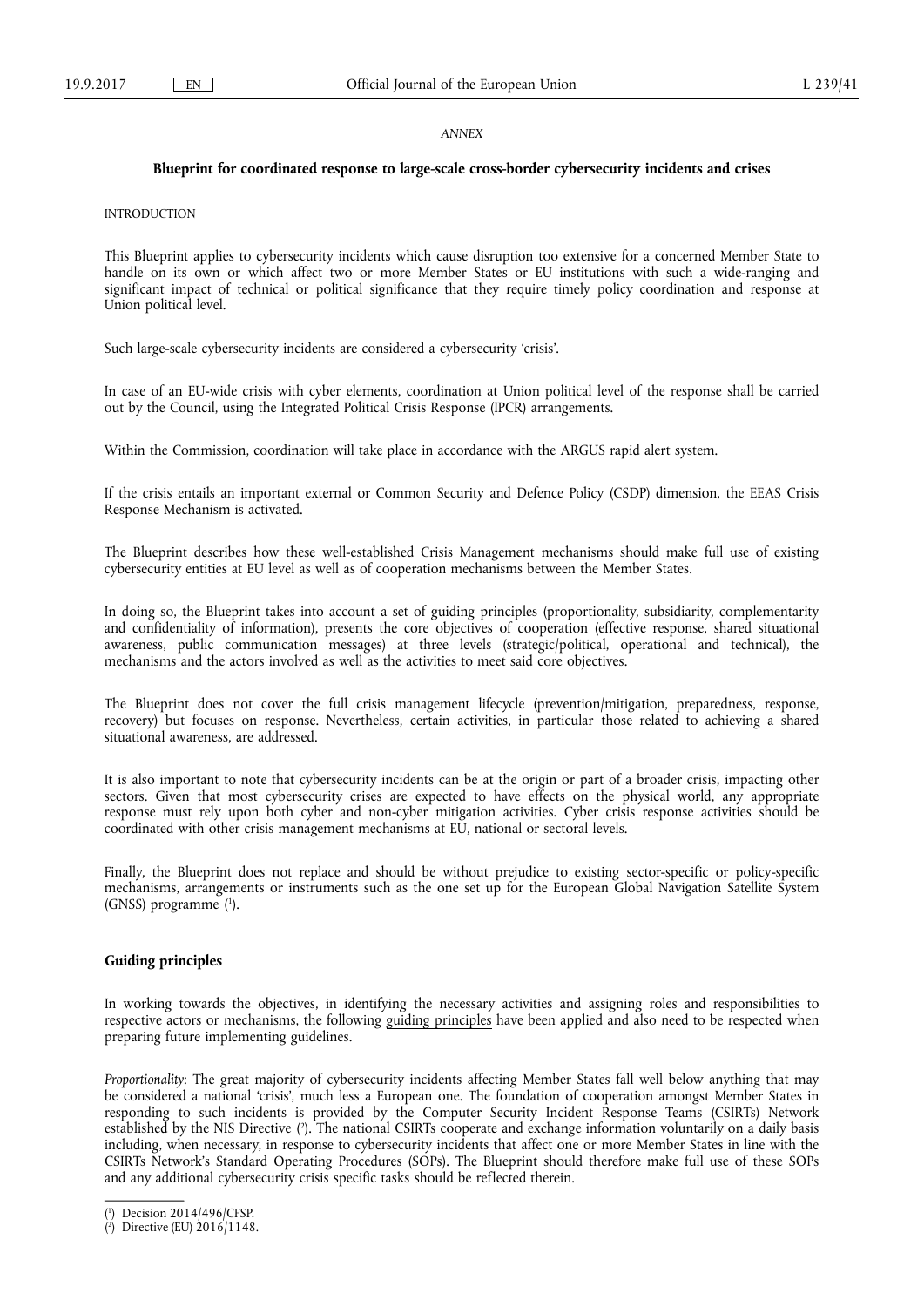*Subsidiarity*: The principle of subsidiarity is key. Member States have the primary responsibility for the response in case of large-scale cybersecurity incidents or crises affecting them. The Commission, the European External Action Service and other EU institutions, offices, agencies and bodies have however an important role. This role is clearly set out in the IPCR arrangements but also stems from Union law or simply from the fact that cybersecurity incidents and crises may impact all sections of economic activity within the single market, the security and international relations of the Union, as well as the institutions themselves.

*Complementarity*: The Blueprint takes fully into account existing crisis management mechanisms at EU level, namely the Integrated Political Crisis Response (IPCR) arrangements, ARGUS, and the EEAS Crisis Response Mechanism, integrates therein the new NIS Directive structures and mechanisms, namely the CSIRTs Network, as well as the relevant agencies and bodies namely the European Union Agency for Network and Information Security (ENISA), the European Cybercrime Centre at Europol (Europol/EC3), the EU Intelligence Analysis Centre (INTCEN), EU Military Staff Intelligence Directorate (EUMS INT) and Situation Room (Sitroom) in INTCEN, working together as SIAC (the Single Intelligence Analysis Capacity); the EU Hybrid Fusion Cell (based in INTCEN); and the Computer Emergency Response Team for the EU Institutions, Bodies and Agencies (CERT-EU). In doing so, the Blueprint should also ensure that their interaction and cooperation achieves maximum complementarity and minimum overlap.

*Confidentiality of information*: All information exchanges in the context of the Blueprint must comply with applicable rules on security ( 1 ), on the protection of personal data and the Traffic Light Protocol ( 2 ). For the exchange of classified information, regardless of the classification scheme applied, available accredited tools shall be used ( 3 ). As regards the processing of personal data, it will respect the applicable EU rules, in particular the General Data Protection Regulation ( 4 ), the ePrivacy Directive ( 5 ) as well as the Regulation ( 6 ) 'on the protection of individuals with regard to the processing of personal data by the Union institutions, bodies, offices and agencies and on the free movement of such data'.

## **Core objectives**

Cooperation under the Blueprint follows the three-level approach mentioned above — political, operational and technical. At each level, cooperation may include exchanging information as well as joint actions, and aims to achieve the following core objectives.

- Enable an effective response. Response may take many forms, ranging from identifying technical measures which may entail two or more entities jointly investigating the technical causes of the incident (e.g. malware analysis) or identifying ways that organisations may assess whether they have been affected (e.g. indicators of compromise), to operational decisions on applying such technical measures and, at the political level, deciding to trigger other instruments such as the EU Diplomatic Response to Malicious Cyber Activities ('Cyber Diplomacy Toolbox') or the EU operational protocol for countering hybrid threats depending on the incident.
- Share situational awareness. A sufficiently good understanding of events as they unfold by all relevant stakeholders on all three levels (technical, operational, political) is essential for a coordinated response. Situational awareness may include technological elements about the causes as well as the impact and origin of the incident. As cybersecurity incidents may affect a wide variety of sectors (finance, energy, transport, healthcare, etc.), it is imperative that the appropriate information, in the suitable format, reaches all relevant stakeholders in a timely manner.

<sup>(</sup> 1 ) Commission Decision (EU, Euratom) 2015/443 of 13 March 2015 on Security in the Commission (OJ L 72, 17.3.2015, p. 41) and Commission Decision (EU, Euratom) 2015/444 of 13 March 2015 on the security rules for protecting EU classified information (OJ L 72, 17.3.2015, p. 53); Decision of the High Representative of the Union for Foreign Affairs and Security Policy of 19 April 2013 on the security rules for the European External Action Service (OJ C 190, 29.6.2013, p. 1). Council Decision 2013/488/EU of 23 September 2013 on the security rules for protecting EU classified information (OJ L 274, 15.10.2013, p. 1).

<sup>(</sup> 2 ) <https://www.first.org/tlp/>

<sup>(</sup> 3 ) In June 2016, these transmission channels included CIMS (Classified Information Management System), ACID (encryption algorithm), RUE (secure system to create, exchange and store RESTREINT UE/EU RESTRICTED documents) and SOLAN. Other means of, e.g. transmitting classified information include PGP or S/MIME.

<sup>(</sup> 4 ) Regulation (EU) 2016/679 of the European Parliament and of the Council of 27 April 2016 on the protection of natural persons with regard to the processing of personal data and on the free movement of such data, and repealing Directive 95/46/EC (General Data Protection Regulation) (OJ L 119, 4.5.2016, p. 1).

<sup>(</sup> 5 ) Directive 2002/58/EC of the European Parliament and of the Council of 12 July 2002 concerning the processing of personal data and the protection of privacy in the electronic communications sector (Directive on privacy and electronic communications) (OJ L 201,  $31.\overline{7}.\overline{2002}$ , p. 37).

<sup>(</sup> 6 ) Regulation (EC) No 45/2001 of the European Parliament and of the Council of 18 December 2000 on the protection of individuals with regard to the processing of personal data by the Community institutions and bodies and on the free movement of such data (OJ L 8,  $12.1.2001$ , p. 1) — under review.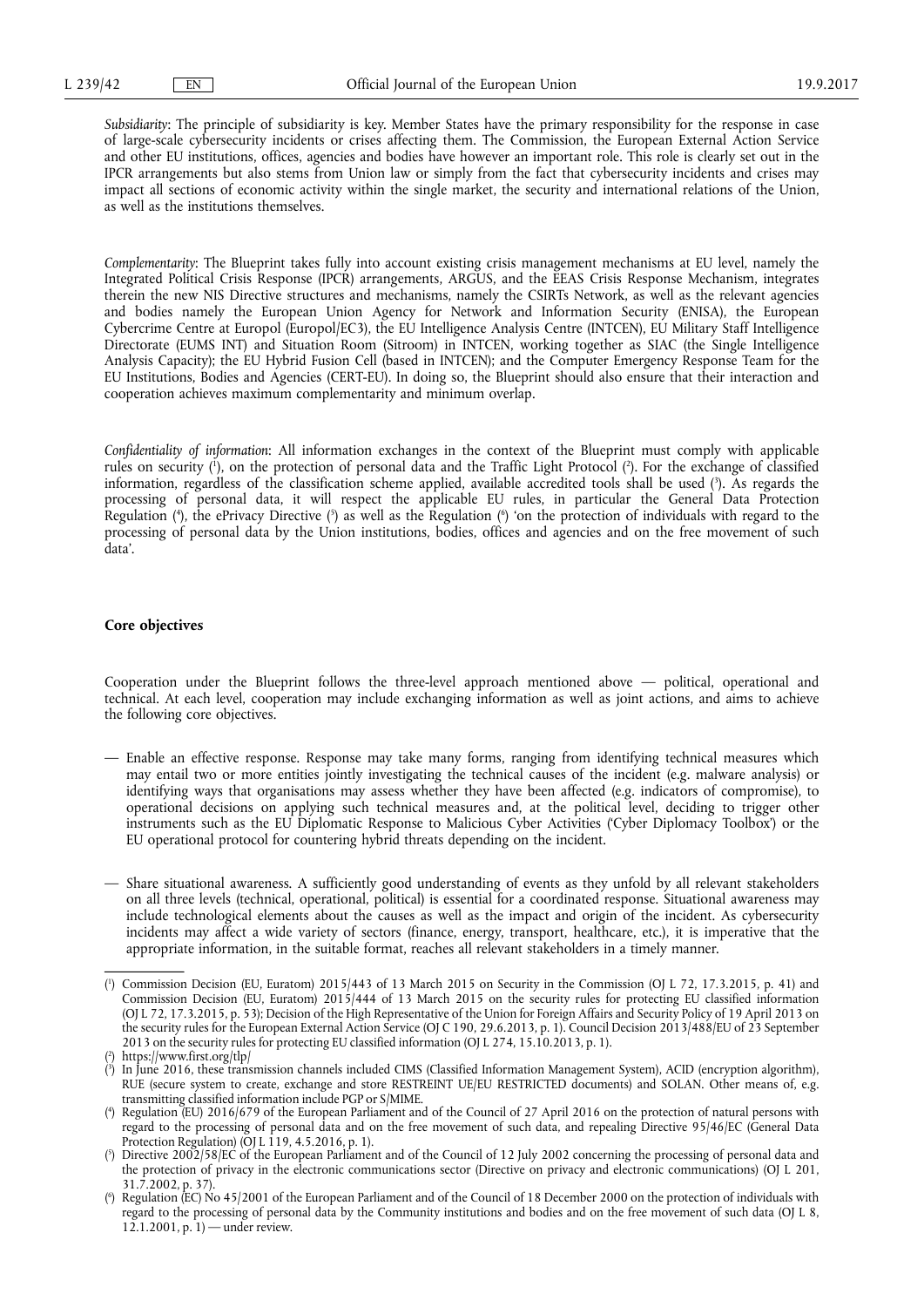— Agree on key public communication messages ( 1 ). Crisis communications play an important role in mitigating the negative effects of cybersecurity incidents and crises but may also be used as a means for influencing the behaviour of (potential) aggressors. An appropriate message can also serve to clearly signal the likely consequences of a diplomatic response to influence the behaviour of aggressors. Aligning the public communication to mitigate the negative effects of cybersecurity incidents and crises and the public communication to influence an aggressor is essential for a political response to be effective. Particularly important in cybersecurity is the dissemination of accurate actionable information on how the public can mitigate the effects of an incident (e.g. applying a patch, taking complementary actions to avoid the threat, etc.).

COOPERATION BETWEEN MEMBER STATES AND MEMBER STATES AND EU ACTORS AT TECHNICAL, OPERATIONAL AND STRATEGIC/POLITICAL LEVELS

Effective response to large-scale cybersecurity incidents or crisis at EU level depends on effective technical, operational and strategic/political cooperation.

At each level, the actors involved should perform specific activities as regards achieving three core objectives:

- coordinated response,
- shared situational awareness,
- public communications.

Throughout the incident or crisis, lower levels of cooperation will alert, inform and support the higher levels; the higher levels will provide guidance ( 2 ) and decisions to the lower levels, as appropriate.

# **Cooperation at the technical level**

*Scope of activities:* 

- Incident handling ( 3 ) during a cybersecurity crisis
- Monitoring and surveillance of incident including continuous analysis of threats and risk.

# *Potential actors*

At the technical level, the central mechanism for cooperation in the Blueprint is the CSIRTs Network, chaired by the Presidency and with secretariat provided by ENISA.

- Member States:
	- Competent authorities and single points of contact established by the NIS Directive

— CSIRTs

- EU bodies/offices/agencies
	- ENISA
	- Europol/EC3
	- CERT-EU

<sup>(</sup> 1 ) It is important here to note that public communication can refer to both communication about the incident to the public as a whole, and communication of more technical or operational information with critical sectors and/or those who have been affected. This may require the use of confidential dissemination channels and the use of specific technical tools/platforms. In either case, communication with operators and to the wider public within any Member States is the prerogative and responsibility of each Member State. Therefore, in line with the principle of subsidiarity presented above, Member States and national CSIRTs have the ultimate responsibility for the information that is disseminated within their territory and to their constituency respectively.

<sup>(</sup> 2 ) 'Permissions to act' — in light of a cybersecurity crisis, short reaction times are of vital importance in order to set appropriate mitigation actions. In order to provide these short reaction times, voluntary 'permissions to act' can be issued from one Member State to another, giving a Member State permission to act immediately, without having to consult with higher levels or EU institutions and going through all of the normally required, official channels, if it is not required in a particular incident (e.g. a CSIRT should not have to consult with higher levels to forward valuable information to a CSIRT in another Member State).

<sup>(</sup> 3 ) 'Incident handling' means all procedures supporting the detection, analysis and containment of an incident and the response thereto.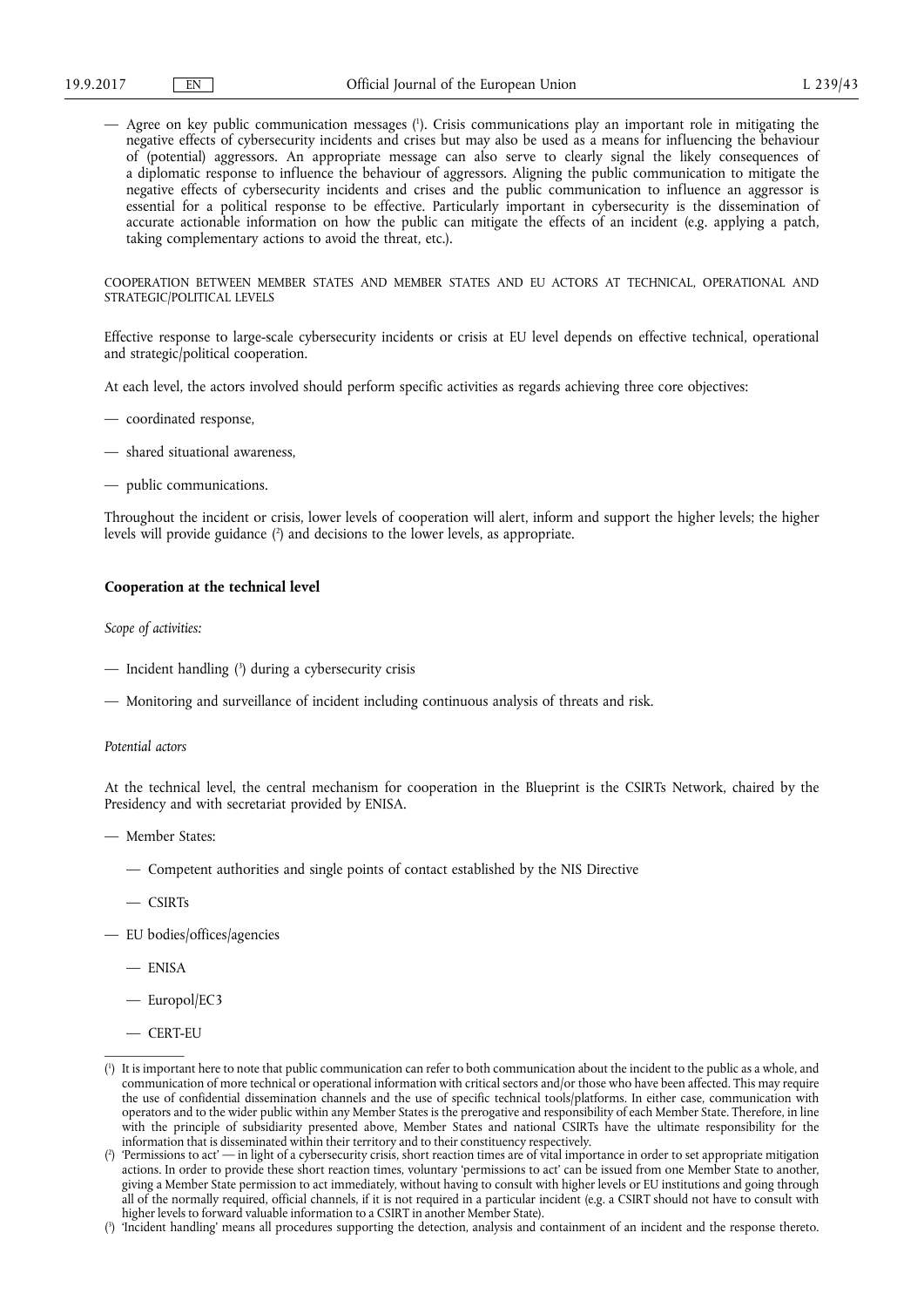- European Commission
	- The ERCC (24/7 operational service located in DG ECHO), and the designated lead service (to be chosen between DG CNECT and DG HOME depending on the particular nature of the incident), the Secretariat-General (ARGUS secretariat), DG HR (Security Directorate), DG DIGIT (IT Security Operations).
	- For other EU agencies ( 1 ) the respective parent DG in the Commission or the EEAS (first point of contact).
- EEAS
	- SIAC (Single Intelligence Analysis Capacity: EU INTCEN and EUMS INT)
	- EU Situation Room and the nominated geographic or thematic service.
	- EU Hybrid Fusion Cell (part of EU INTCEN cybersecurity in a hybrid context).

*Shared situational awareness:* 

- As part of the regular cooperation at technical level to support Union situational awareness, ENISA should on a regular basis prepare the EU Cybersecurity Technical Situation Report on incidents and threats, based on publicly available information, its own analysis and reports shared with it by Member States' CSIRTs (on a voluntary basis) or NIS Directive single points of contact, European Cybercrime Centre (EC3) at Europol and CERT-EU and where appropriate the European Union Intelligence Centre (INTCEN) at the European External Action Service (EEAS). The report should be made available to the relevant instances of the Council, the Commission, the HRVP and the CSIRTs Network.
- In case of major incident, the CSIRTs Network Chair, with the assistance of ENISA, prepares an EU Cybersecurity Incident Situation Report ( 2 ) which is presented to the Presidency, the Commission and the HRVP via the CSIRT of the rotating Presidency.
- *All other EU agencies* report to their respective parent DGs who in turn report to the Commission lead service.
- *CERT-EU* provides technical reports to the CSIRTs Network, EU institutions and agencies (as appropriate) and ARGUS (if activated).
- *Europol/EC3* ( 3 ) *and CERT-EU* provides expert forensic analysis of technical artefacts and other technical information to the CSIRTs Network.
- EEAS SIAC: On behalf of INTCEN, the EU Hybrid Fusion Cell reports to relevant the EEAS departments.

*Response:* 

- *The CSIRTs Network* exchanges technical details and analysis on the incident, such as IP addresses, indicators of compromise ( 4 ), etc. Such information should be provided without undue delay to ENISA and not later than 24 hours from when the incident is detected.
- In accordance with the CSIRTs Network Standard Operating Procedures, its members cooperate in their efforts to analyse the available technical artefacts and other technical information related to the incident with a view of determining the cause and possible technical mitigation measures.

<sup>—</sup> ENISA assists CSIRTs' in their technical activities relying on its expertise and in accordance with its mandate ( 5 ).

<sup>(</sup> 1 ) Depending on the nature and the impact of the incident on different sectors of activity (finance, transport, energy, healthcare, etc.) the relevant EU agencies or bodies will be involved.

<sup>(</sup> 2 ) The EU Cybersecurity Incident Situation Report is an aggregation of national reports provided by national CSIRTs. The format of the report should be described in the CSIRTs Network SOPs.

<sup>(</sup> 3 ) In accordance and under the conditions and procedures set in EC3's legal framework.

<sup>(</sup> 4 ) 'Indicator of compromise' (IOC) in computer forensics is an artefact observed on a network or in an operating system that with high confidence indicates a computer intrusion. Typical IOCs are virus signatures and IP addresses, MD5 hashes of malware files or URLs or domain names of botnet command and control servers.

<sup>(</sup> 5 ) Proposal for a Regulation on the ENISA, the European Cybersecurity Agency and repealing Regulation (EU) No 526/2013, and on Information and Communication Technology cybersecurity certification ('Cybersecurity Act'), 13 September 2017.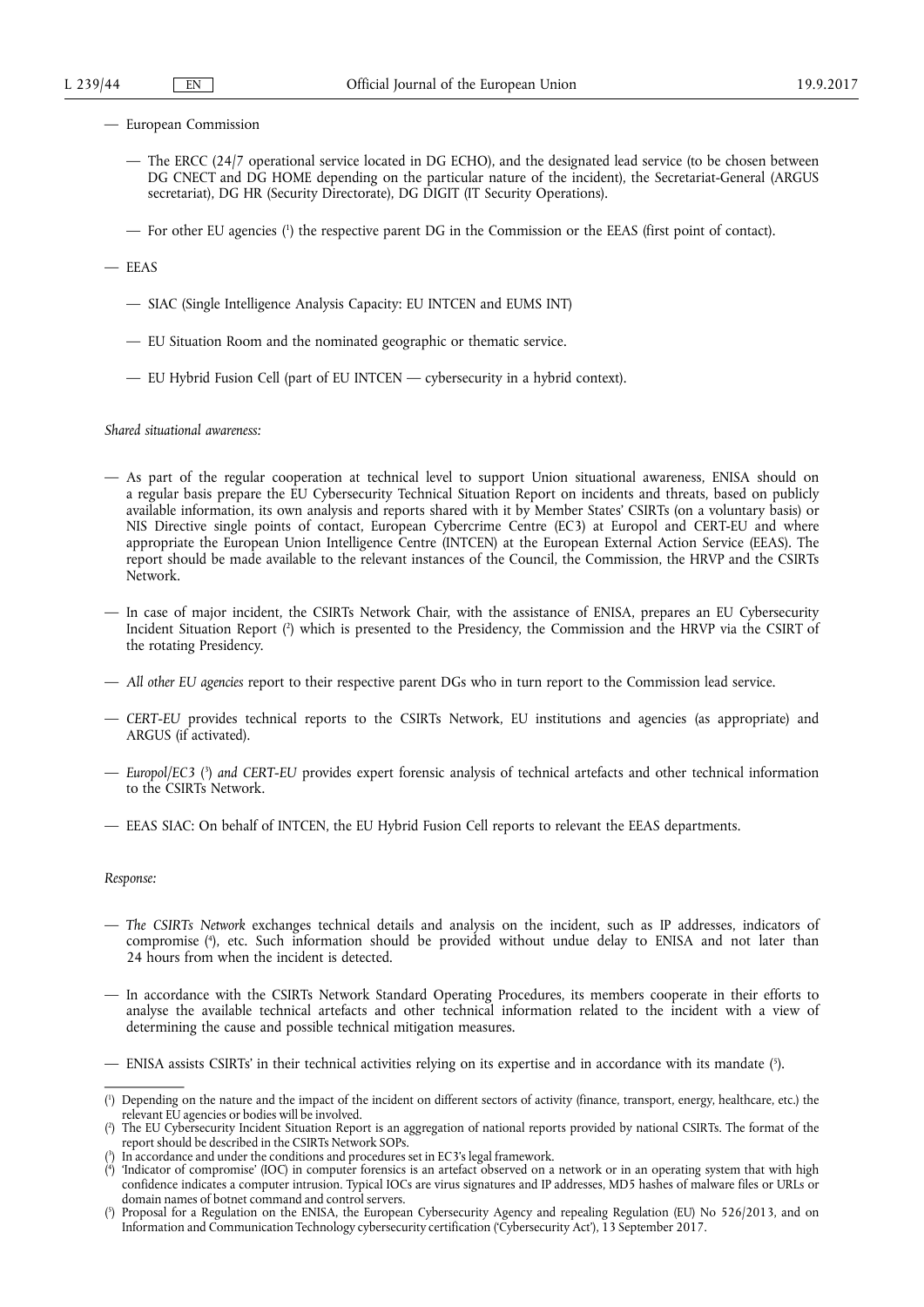- Member States' CSIRTs coordinate their technical response activities with the assistance of ENISA and the Commission.
- EEAS SIAC: On behalf of INTCEN, the EU Hybrid Fusion Cell sets the collection process to gather initial evidence in motion.

*Public communications:* 

- CSIRTs produce technical advisories ( 1 ) and vulnerability alerts ( 2 ) and disseminate them to their respective communities and the public following the authorisation procedures applicable in each case.
- ENISA facilitates the production and dissemination of common CSIRTs Network communications.
- ENISA coordinates its public communication activities with the CSIRTs Network and the Commission's Spokesperson service.
- ENISA and EC3 coordinate their public communication activities based on the shared situational awareness agreed among Member States. They both coordinated their public communication activities with the Commission's Spokesperson service.
- If the crisis entails an external or Common Security and Defence Policy (CSDP) dimension, the public communication should be coordinated with the EEAS and the HRVP Spokesperson service.

## **Cooperation at the operational level**

# *Scope of activities:*

- Preparing decision-making at the political level
- Coordinate the management of the cybersecurity crisis (as appropriate)
- Assess the consequences and impact at EU level and propose possible mitigating actions.

#### *Potential actors*

- Member States:
	- Competent authorities and single points of contact established by the NIS Directive
	- CSIRTs, cybersecurity agencies
	- Other national sectoral authorities (in case of multi-sectoral incident or crisis)
- EU bodies/offices/agencies
	- ENISA
	- Europol/EC3
	- CERT-EU
- European Commission
	- the (Deputy) Secretary-General SG (ARGUS process)
	- DG CNECT/HOME
	- Commission Security Authority
	- Other DGs (in case of multi-sectoral incident or crisis)

<sup>(</sup> 1 ) Advice of technical nature as to the causes of the incident and possible mitigations.

<sup>(</sup> 2 ) Information about the technical vulnerability which is being exploited to negatively impact IT systems.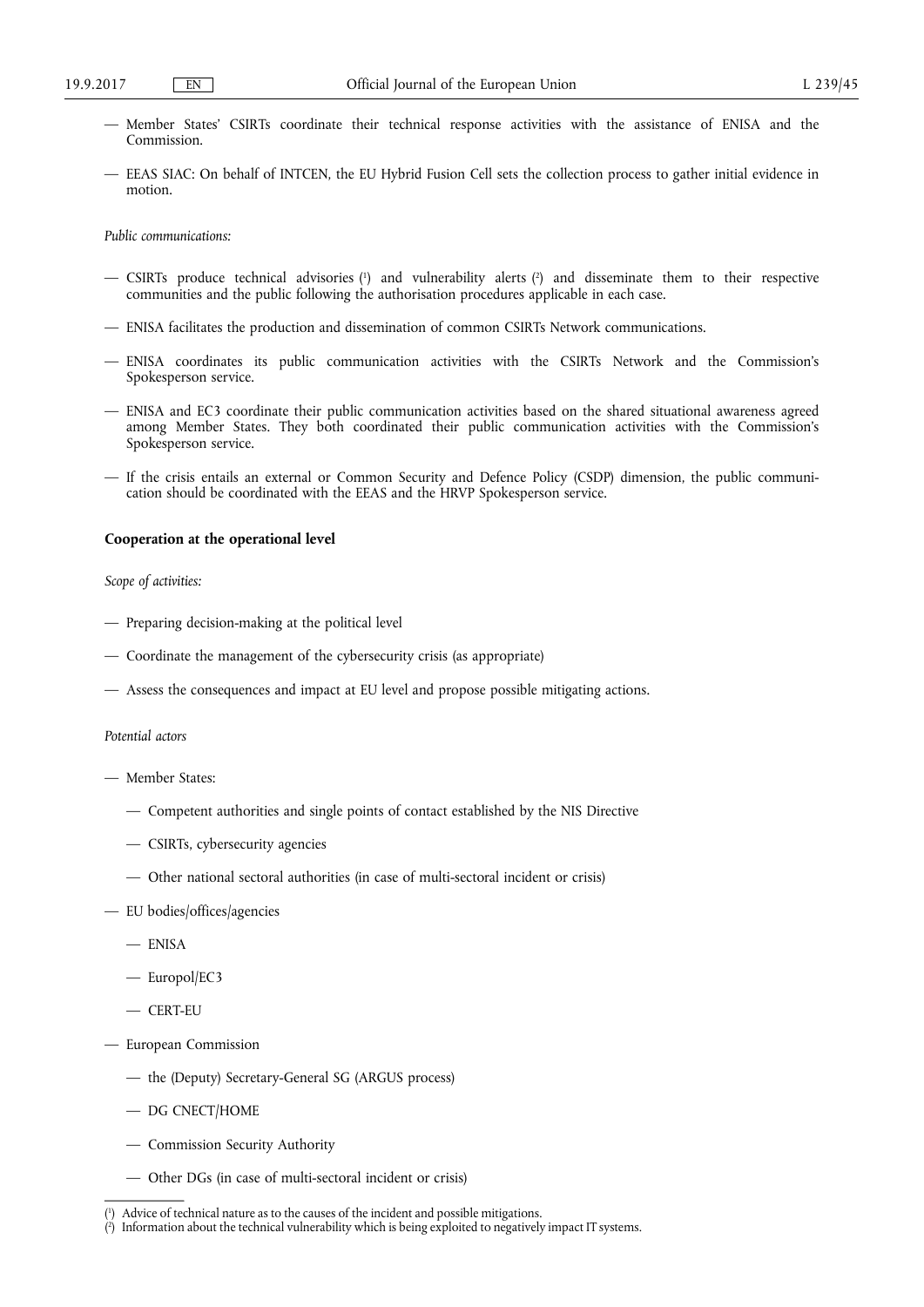- EEAS
	- the (Deputy) Secretary-General for Crisis Response and SIAC (EU INTCEN and EUMS INT)
	- EU Hybrid Fusion Cell
- Council
	- the Presidency (Chair Horizontal Working Party on Cyber Issues or Coreper (')) supported by the GSC, or PSC (?) and — if activated — with the support of the IPCR arrangements.

*Situational awareness:* 

- Support the production of politico/strategic situation reports (e.g. the ISAA in case of IPCR activation)
- The *Council Horizontal Working Party on Cyber Issues* prepares the Coreper or PSC meeting as appropriate
- In case of IPCR activation:
	- The Presidency may call round table meetings to support its preparation for Coreper or PSC, bringing in relevant stakeholders in the Member States, the institutions, the agencies, and third parties such as non-EU countries and international organisations. These are crisis meetings to identify bottlenecks and produce proposals for action for cross-cutting issues.
	- The *Commission lead service or the EEAS* as ISAA lead prepares the ISAA report with contributions from ENISA, CSIRTs Network, Europol/EC3, EUMS INT, INTCEN and all other relevant actors. The ISAA report represents an EU-wide assessment based on correlation of technical incidents and crisis assessment (threat analysis, risk assessment, non-technical consequences and effects, non-cyber aspects of the incident or crisis, etc.) which is tailored to the needs of operational and political levels.
- In case of ARGUS activation
	- CERT-EU and EC3 ( 3 ) contribute directly to the exchange of information within the Commission.
- In case of the EEAS Crisis Response Mechanism activation:
	- The SIAC will intensify its information collection and aggregate the all-source information and prepare an analysis and assessment on the incident.

*Response (upon request from the political level):* 

- Cross-border cooperation with single points of contact and national competent authorities (NIS Directive) to mitigate the consequences and effects.
- Activate all technical mitigation measures and coordinate technical capacities needed to stop or reduce the impact of the attacks on the targeted information systems.
- Cooperation and, if decided, coordination of technical capacities towards a joint or collaborative response in accordance with the *CSIRTs Network SOPs*.
- Assess the need to cooperate with relevant third parties.
- (where activated) Decision-making within the ARGUS process.
- (where activated) Preparing decisions and coordinating under the IPCR arrangements.
- (where activated) support EEAS decision-making through the EEAS Crisis Response Mechanism including as regards contacts with third countries and international organisations as well as any measure aimed at protecting CSDP missions and operations and EU delegations.

<sup>(</sup> 1 ) The Permanent Representatives Committee or Coreper (Article 240 of the Treaty on the Functioning of the European Union — TFEU) is responsible for preparing the work of the Council of the European Union.

<sup>(</sup> 2 ) The Political and Security Committee is a Committee of the Council of the European Union dealing with the common foreign and security policy (CFSP) mentioned in Article 38 of the Treaty on European Union.

<sup>(</sup> 3 ) In accordance and under the conditions and procedures set in EC3's legal framework.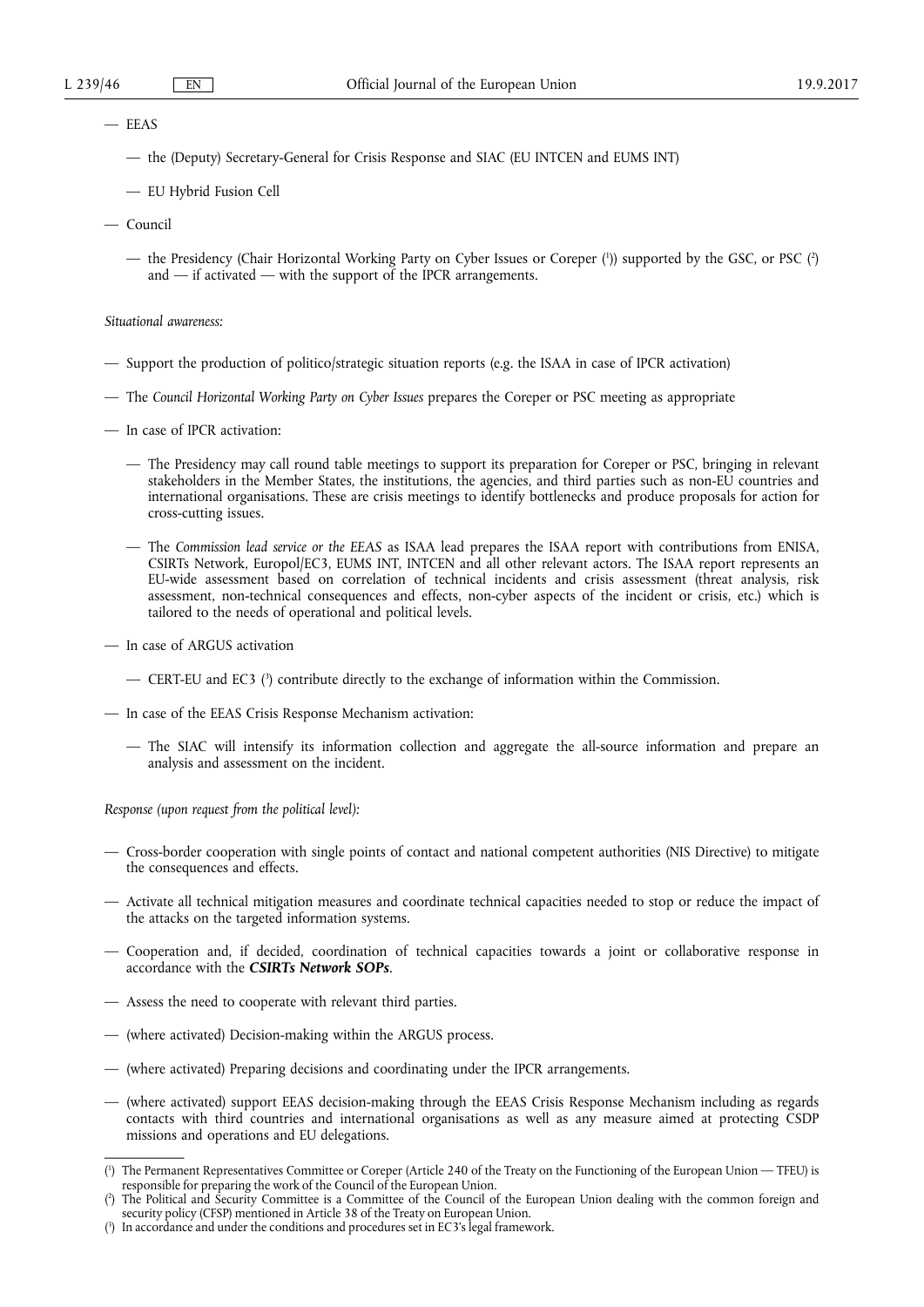*Public communications:* 

- Agree upon public messages regarding the incident.
- If the crisis entails an external or Common Security and Defence Policy (CSDP) dimension, the public communication should be coordinated with the EEAS and the HRVP Spokesperson service.

# **Cooperation at the strategic/political level**

## *Potential actors*

- For Member States, Ministers responsible for cybersecurity
- For the European Council, the President
- For the Council, the rotating Presidency
- When measures within the 'Cyber Diplomatic Toolbox', PSC and Horizontal Working Party
- For the European Commission, the President or the delegated Vice-President/Commissioner
- The High Representative of the Union for Foreign Affairs Security Policy/Vice-President of the Commission.

*Scope of activities*: Strategic and political management of both cyber and non-cyber aspects of the crisis including measures under the Framework for a Joint EU Diplomatic Response to Malicious Cyber Activities.

## *Shared situational awareness:*

— Identify the impacts of the disruptions caused by the crisis on the functioning of the Union.

# *Response:*

- Activate additional crisis management mechanisms/instruments depending on the nature and impact of the incident. These may include, for example, the Civil Protection Mechanism.
- Take measures within the Framework for a Joint EU Diplomatic Response to Malicious Cyber Activities.
- Make available emergency support to affected Member States for example activating the Cybersecurity Emergency Response Fund ( 1 ) once applicable.
- Cooperation and Coordination with international organisations where appropriate such as the United Nations (UN), the Organisation for Security and Cooperation in Europe (OSCE) and particularly NATO.
- Assess national security and defence implications.

#### *Public communications:*

Decide upon a common communication strategy towards the public.

# COORDINATED RESPONSE WITH MEMBER STATES AT THE EU LEVEL IN THE FRAMEWORK OF THE IPCR ARRANGEMENTS

Following the principle of complementarity at EU level, this section introduces and focuses in particular on the core objective and the responsibilities and activities of the Member States Authorities, the CSIRTs Network, ENISA, CERT-EU, Europol/EC3, INTCEN, the EU Hybrid Fusion Cell and the Council Horizontal Working Party on Cyber issues within the IPCR process. Actors are assumed to act in line with established procedures at EU or national level.

It is essential to note that, as illustrated by Figure 1, irrespective of the activation of the EU crisis management mechanisms, activities at national level as well as cooperation within the CSIRTs Network (where necessary) take place throughout any incident/crisis following the principles of subsidiarity and proportionality.

<sup>(</sup> 1 ) The Cybersecurity Emergency Fund is a proposed action under the Joint Communication 'Resilience, Deterrence and Defence: Building strong cybersecurity for the EU', JOIN(2017) 450/1.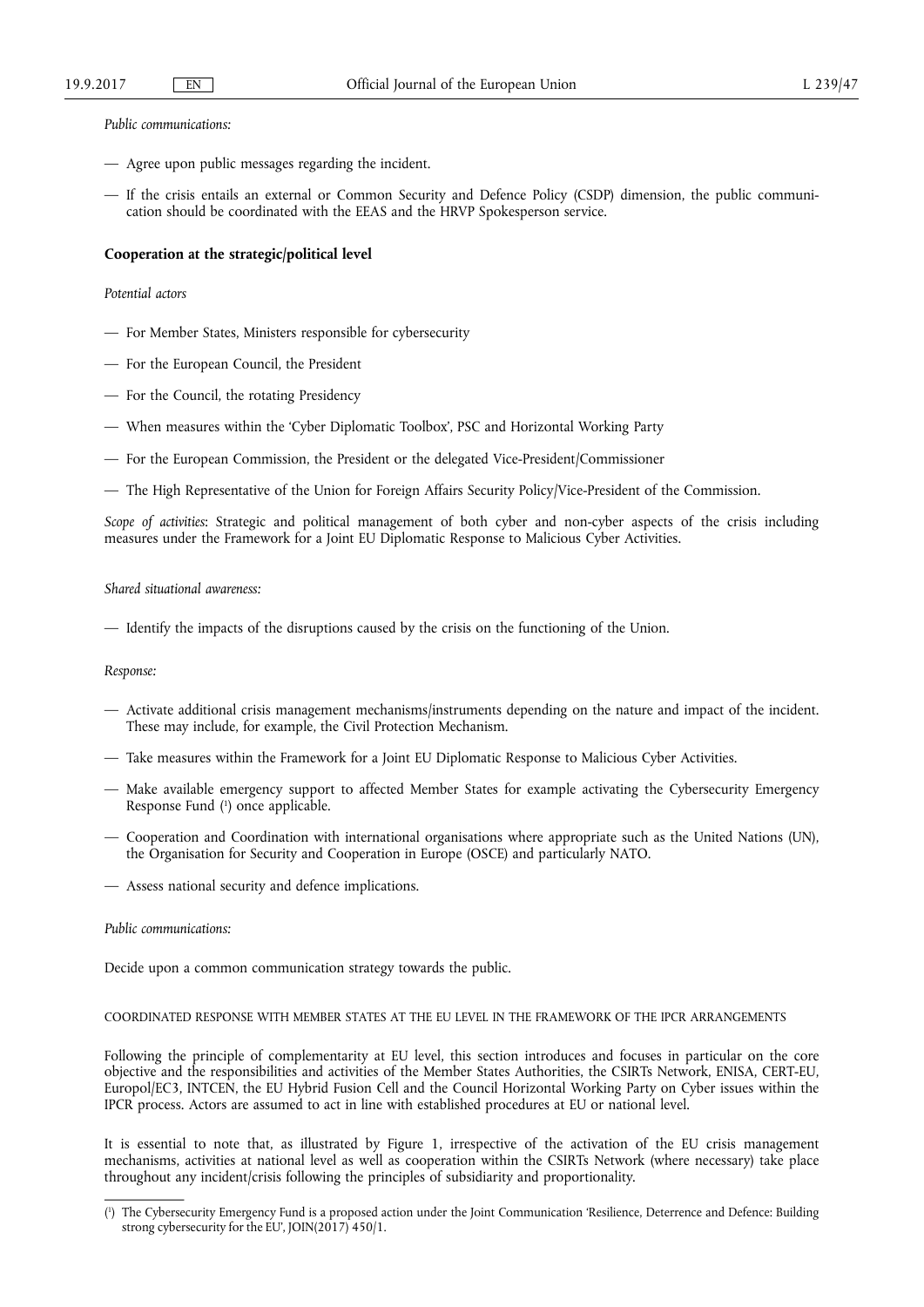*Figure 1* 

# **Cybersecurity incident/crisis response at EU level**



All of the activities described below are to be carried out in accordance with and following the standard operating procedures/rules of the cooperation mechanisms involved and in line with the established mandates and competencies of individual actors and institutions. These procedures/rules may need some additions or modifications in order to achieve best possible cooperation and effective response to large-scale cybersecurity incidents and crises.

Not all actors presented below may be required to take action during any one particular incident. Nevertheless, the Blueprint and the relevant standard operating procedures of the cooperation mechanisms should foresee their potential involvement.

Given the different degree of impact on society that a cybersecurity incident or crisis may have, a high degree of flexibility as regards the involvement of sectoral actors on all levels and any appropriate response will rely upon both cyber and non-cyber mitigation activities.

# **Cybersecurity crisis management — Integrating cybersecurity in the IPCR process**

The IPCR arrangements, described in the IPCR SOPs ( 1 ), follow sequentially the steps described hereunder (the use of some of these steps will depend on the situation).

At each step we specify cybersecurity-specific activities and actors. For the reader's convenience, at each step the text from the IPCR SOPs is provided followed by the Blueprint-specific activities. This step-by-step approach also allows for clear identification of existing **gaps** in necessary capabilities and procedures that hamper an effective response to cybersecurity crises.

Figure 2 (below ( 2 )) is a graphical representation of the IPCR process where the new elements being introduced are highlighted in blue.

<sup>(</sup> 1 ) From Document 12607/15 'IPCR Standard Operating Procedures', agreed by Friends of the Presidency group and noted by Coreper in October 2015.

<sup>(</sup> 2 ) A larger version of the figure may be found in the appendix.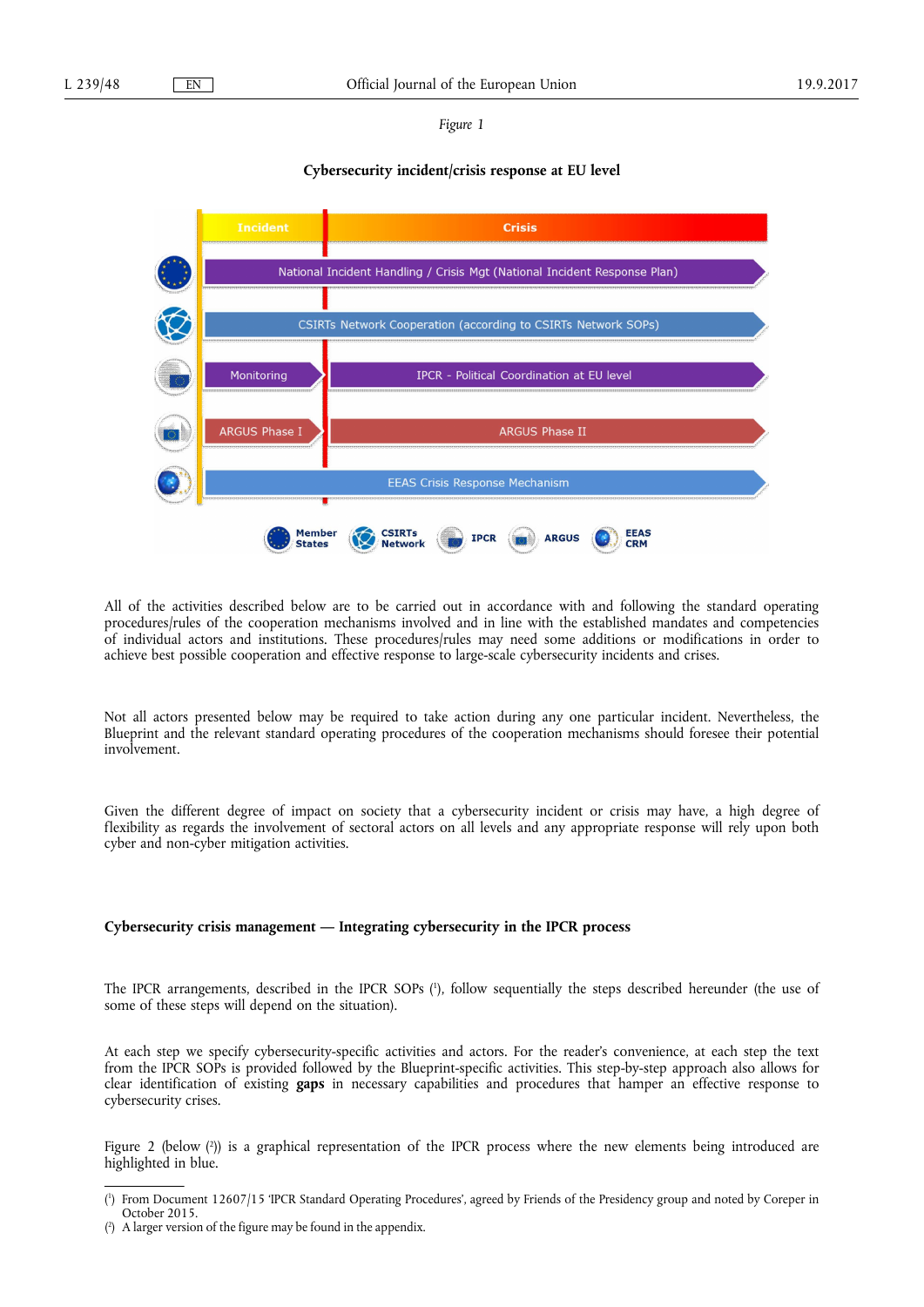#### *Figure 2*

# **Cybersecurity-specific elements in IPCR**



*Note:* Given the nature of hybrid threats in the cyber domain that are designed to stay below the threshold of a recognisable crisis, the EU needs to undertake preventive and preparedness measures. The EU Hybrid Fusion Cell is tasked to rapidly analyse relevant incidents and inform the appropriate coordination structures. The regular reporting from the Fusion Cell can contribute to inform sectoral policymaking to enhance preparedness.

- **Step 1 Regular sectoral monitoring and alerting**: the existing, regular sectoral situation reports and alerts provide indications to the Council Presidency on a developing crisis and its possible evolution.
	- **Identified gap**: There are currently no regular and coordinated cybersecurity situation reports and alerts as regards cybersecurity incidents (and threats) at EU level.
	- **Blueprint: EU Cybersecurity situation monitoring/reporting** 
		- **A regular EU Cybersecurity Technical Situation Report** on cybersecurity incidents and threats will be prepared by ENISA on incidents and threats, based on publicly available information, its own analysis and reports shared with it by Member States' CSIRTs (on a voluntary basis) or NIS Directive single points of contact, European Cybercrime Centre (EC3) at Europol, CERT-EU and European Union Intelligence Centre (INTCEN) at the European External Action Service (EEAS). The report should be made available to the relevant instances of the Council, the Commission and the CSIRTs Network.
		- On behalf of SIAC, the EU Hybrid Fusion Cell should compile an **EU Cybersecurity Operational Situation Report**. The report also supports the Framework for a Joint EU Diplomatic Response to Malicious Cyber Activities.
		- Both reports are disseminated to EU and national stakeholders to contribute to their own situational awareness and inform decision-making and facilitate cross-border regional cooperation.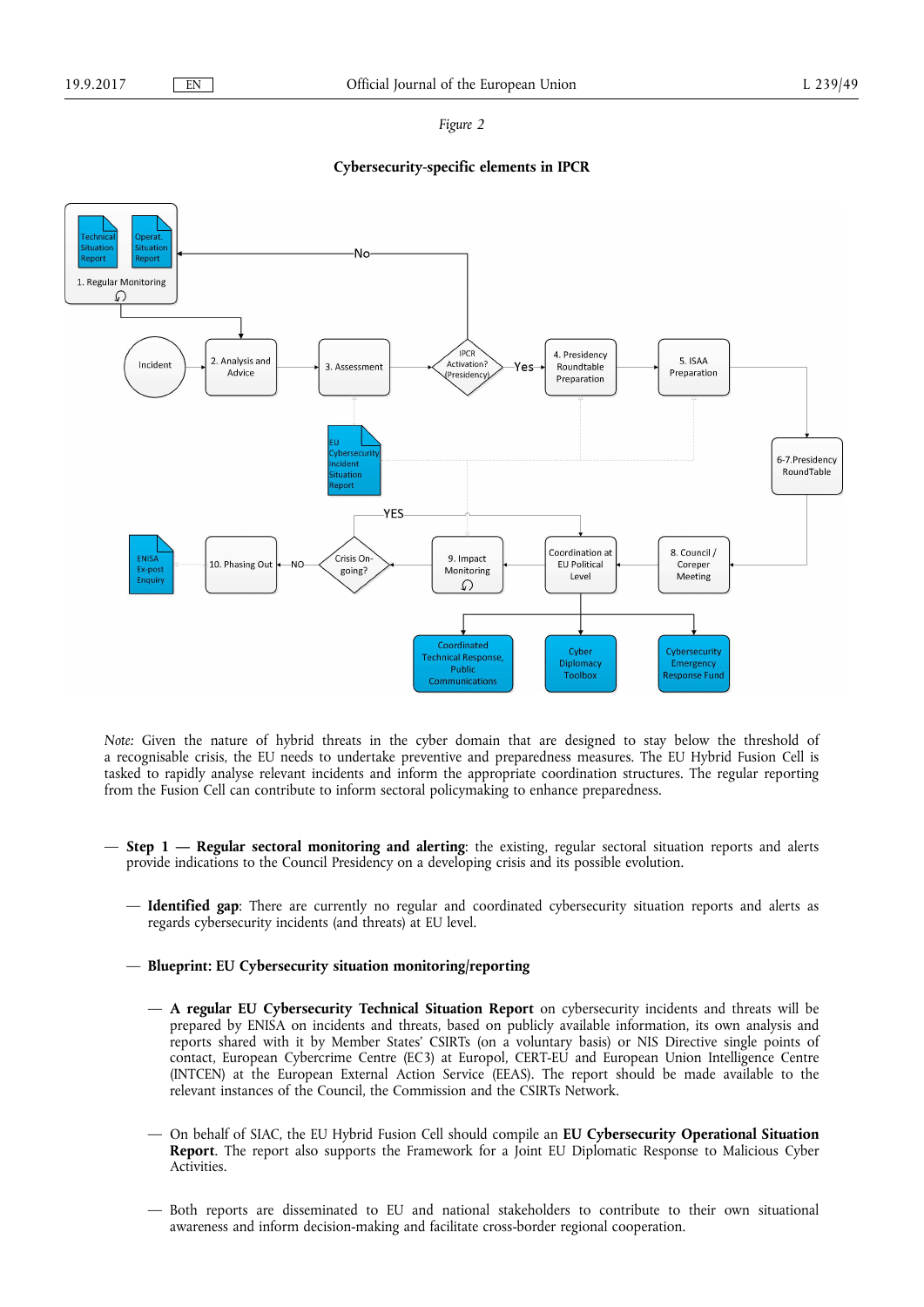After an incident has been detected

— **Step 2 — Analysis and advice**: based on available monitoring and alerting, the Commission services, the EEAS, and the GSC keep each other informed on possible developments, in order to be ready to advise the Presidency for a possible activation (in full or in information-sharing mode) of the IPCR.

## — **Blueprint:**

- For the Commission, DG CNECT, DG HOME, DG HR.DS and DG DIGIT, supported by ENISA, EC3 and CERT-EU.
- EEAS. Drawing on the work of the Sitroom, and intelligence sources, the EU Hybrid Fusion Cell provides situational awareness on actual and potential hybrid threats affecting the EU and its partners including cyber threats. Therefore, when the analysis and assessment of the EU Hybrid Fusion Cell indicates the existence of possible threats directed against a Member State, partner countries or organisation, INTCEN will inform (in the first instance) on the operational level, according to established procedures. The operational level will then prepare recommendations for the political strategic level, including the possible activation of crisis management arrangements in monitoring mode (e.g. EEAS Crisis Response Mechanism or the IPCR monitoring page).
- The CSIRTs Network Chair assisted by ENISA prepares an EU Cybersecurity Incident Situation Report ( 1 ) which is presented to the Presidency, the Commission and the HRVP via the CSIRT of the rotating Presidency.
- **Step 3 Assessment/decision on IPCR activation**: the Presidency evaluates the need for political coordination, information exchange or decision-making at EU level. To this end, the Presidency may convene an informal round table meeting. The Presidency carries out an initial identification of the areas requiring Coreper or Council involvement. This will form the basis of the guidance for the production of Integrated Situational Awareness and Analysis (ISAA) reports. The Presidency will decide, in light of the characteristics of the crisis, its possible consequences, and the related political needs, on the appropriateness of convening meetings of the relevant Council Working Parties and/or Coreper and or PSC.

# — **Blueprint:**

— Round table participants:

- The Commission services and the EEAS will advise the Presidency on their respective areas of competence.
- Member States' representatives in the Horizontal Working Party on Cyber Issues supported by experts from the capitals (CSIRTs, Cybersecurity Competent Authorities, others).
- Political/Strategic Guidance for ISAA reports based on the latest EU Cybersecurity Incident Situation Report and additional information provided by the round table participants.
- Relevant Working Parties and Committees:
	- Horizontal Working Party on Cyber Issues.

The Commission, EEAS and GSC, in full agreement and associating the Presidency, can also decide to activate the IPCR in information-sharing mode by generating a crisis page, in order to prepare the ground for a possible full activation.

- **Step 4 IPCR Activation/Information gathering and exchange**: upon activation (whether in informationsharing mode or in full), a crisis page is generated on the IPCR web platform, allowing specific exchanges of information focusing on aspects that will contribute to feed ISAA and to prepare the discussion at political level. The ISAA lead service (one of the Commission services or EEAS) will depend on the circumstances of the case.
- **Step 5 ISAA production**: the production of ISAA reports will be initiated. The Commission/EEAS will issue ISAA reports as outlined in the ISAA SOPs and may further foster information-exchange on the IPCR web platform,

<sup>(</sup> 1 ) The EU Cybersecurity Incident Situation Report is an aggregation of national reports provided by national CSIRTs. The format of the report should be described in the CSIRTs Network SOPs.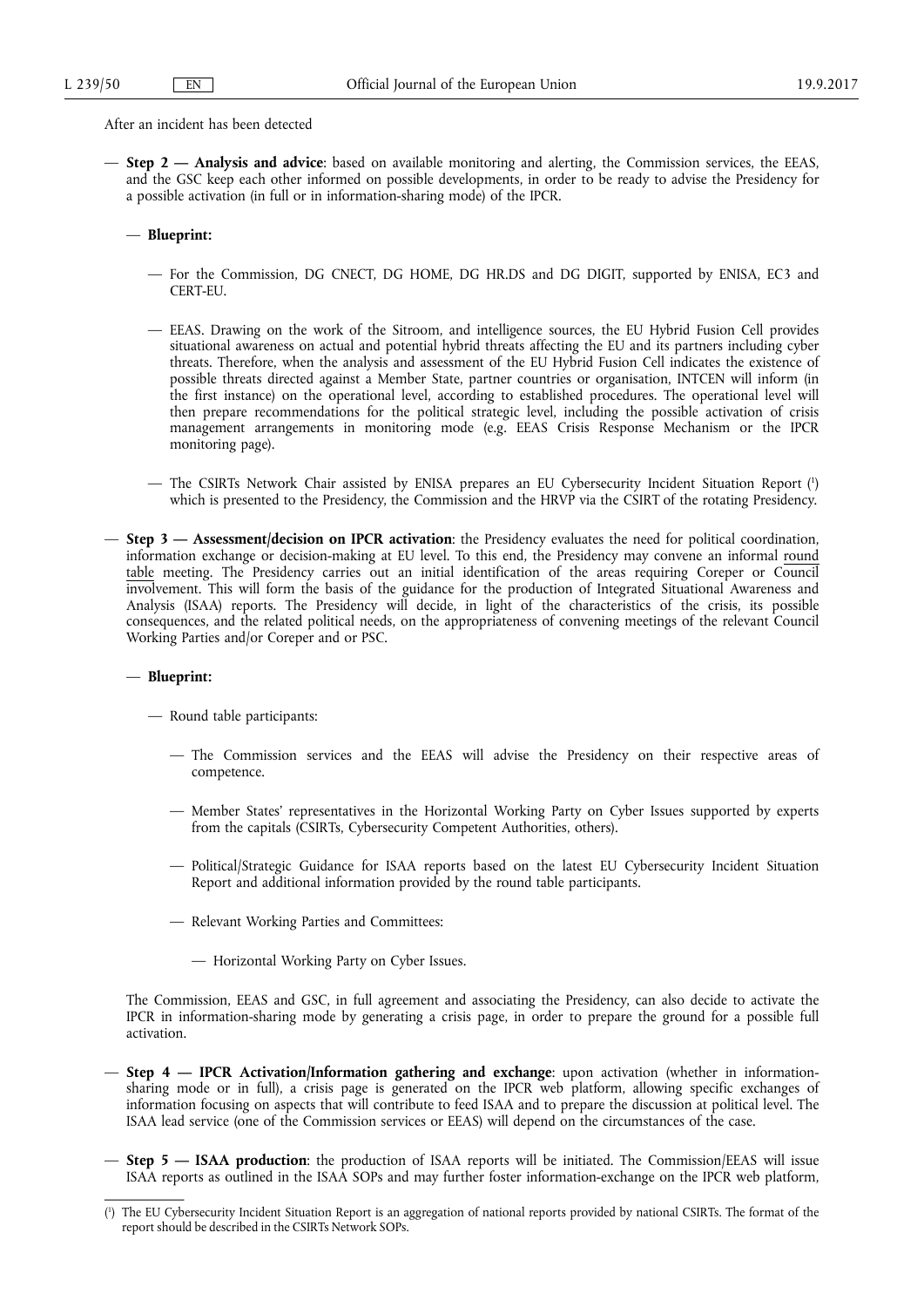or issue specific requests for information. The ISAA reports will be tailored to the needs of the political level (i.e. Coreper or the Council) as defined by the Presidency and laid out in its guidance, thus allowing a strategic overview of the situation and an informed debate on the agenda items defined by the Presidency. In accordance with the ISAA SOPs, the nature of the cybersecurity crisis will determine whether the ISAA report is prepared by one of the Commission Services (DG CNECT, DG HOME) or the EEAS.

Following the activation of the IPCR, the Presidency will outline the specific areas of focus for ISAA in order for it to support the political coordination and/or decision-making process in the Council. The Presidency will also specify the timing of the report, following consultations with the Commission services/EEAS.

# — **Blueprint:**

- The ISAA report includes contributions from relevant services including:
	- The CSIRTs Network in the form of the EU Cybersecurity Incident Situation Report.
	- EC3, Sitroom, the EU Hybrid Fusion Cell, CERT-EU. The EU Hybrid Fusion Cell will support and provide contributions to the ISAA lead service and the IPCR round table, as appropriate.
	- EU sectoral agencies and bodies depending on the impacted sectors
	- Member States authorities (other than the CSIRTs).
- Gathering ISAA inputs ( 1 ):
	- Commission and EU Agencies. The ARGUS IT system will provide the internal backbone network for ISAA. EU Agencies shall send their contributions to their respective responsible DGs, which in turn will feed the relevant information into ARGUS. Commission services and Agencies will gather information from existing sectorial networks with Member States and international organisations and from other relevant sources.
	- For the EEAS. The EU Situation Room supported by the other relevant EEAS departments, will provide the internal backbone network and single point of contact for ISAA. The EEAS will gather information from third countries and relevant international organisations.
- **Step 6 Preparation of the informal Presidency round table**: the Presidency, assisted by the General Secretariat of the Council, will define the timing, agenda, participants, and expected outcome (possible deliverables) of the informal Presidency round table meeting. The GSC will relay relevant information on the IPCR web platform on behalf of the Presidency, and will issue in particular the meeting's notice.
- **Step 7 Presidency round table/preparatory measures for EU political coordination/decision-making**: the Presidency will gather an informal round table to review the situation, and to prepare and review the items to be brought to the Coreper or Council's attention. The informal Presidency round table will also be the forum to develop, review and discuss all proposals for action to be submitted to Coreper/Council.

# — **Blueprint:**

- The Council Horizontal Working Party on Cyber Issues should prepare PSC or Coreper.
- **Step 8 Political coordination and decision-making at Coreper/Council**: The results of the Coreper/Council meetings concern the coordination of response activities at all levels, decisions on exceptional measures, political declarations, etc. These decisions also constitute an updated political/strategic guidance for the further production of ISAA reports.

# — **Blueprint:**

- The political decision to coordinate the response to the cybersecurity crisis is implemented through the activities (performed by the corresponding actors) described above in Section 1 'Cooperation at Strategic/political, operational and technical levels' as regards **Response** and **Public Communication**.
- ISAA production continues based on cooperation at technical, operational and political/strategic levels as regards **Situational awareness** also described above in Section 1.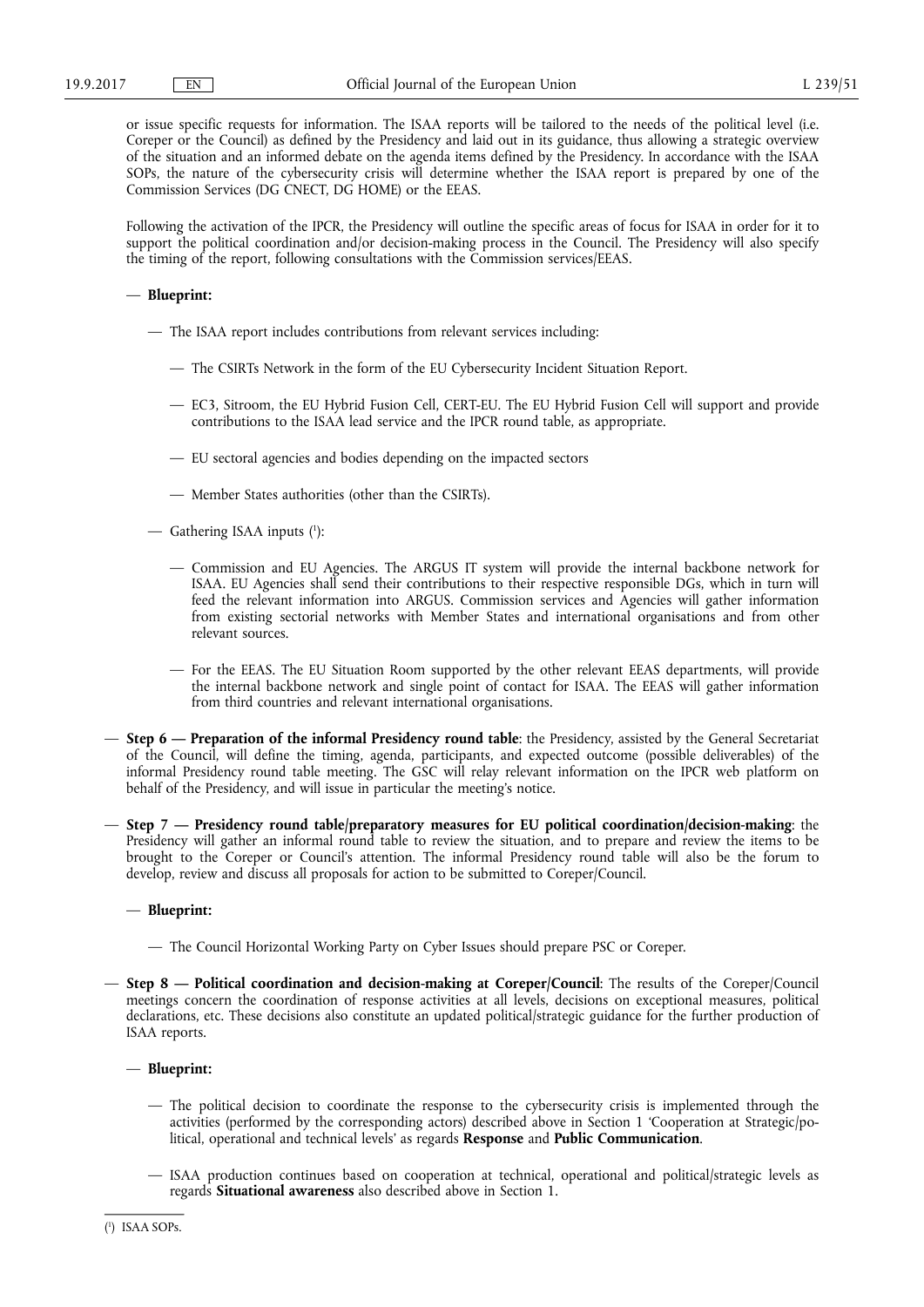- **Step 9 Impact monitoring**: the ISAA lead service will provide, with the support of ISAA contributors, information on the evolution of the crisis and on the impact of the political decisions taken. This feedback loop will support an evolving process and support the Presidency's decision in continuing the involvement of the EU political level or in phasing down the IPCR.
- **Step 10 Phasing out**: following the same process as for the activation, the Presidency may convene an informal round table meeting to assess the opportunity to maintain the IPCR active or not. The Presidency can decide to close or downgrade the activation.

# — **Blueprint:**

— ENISA may be invited to contribute to or carry out an *ex post* technical inquiry of the incident in accordance with the provisions in its mandate.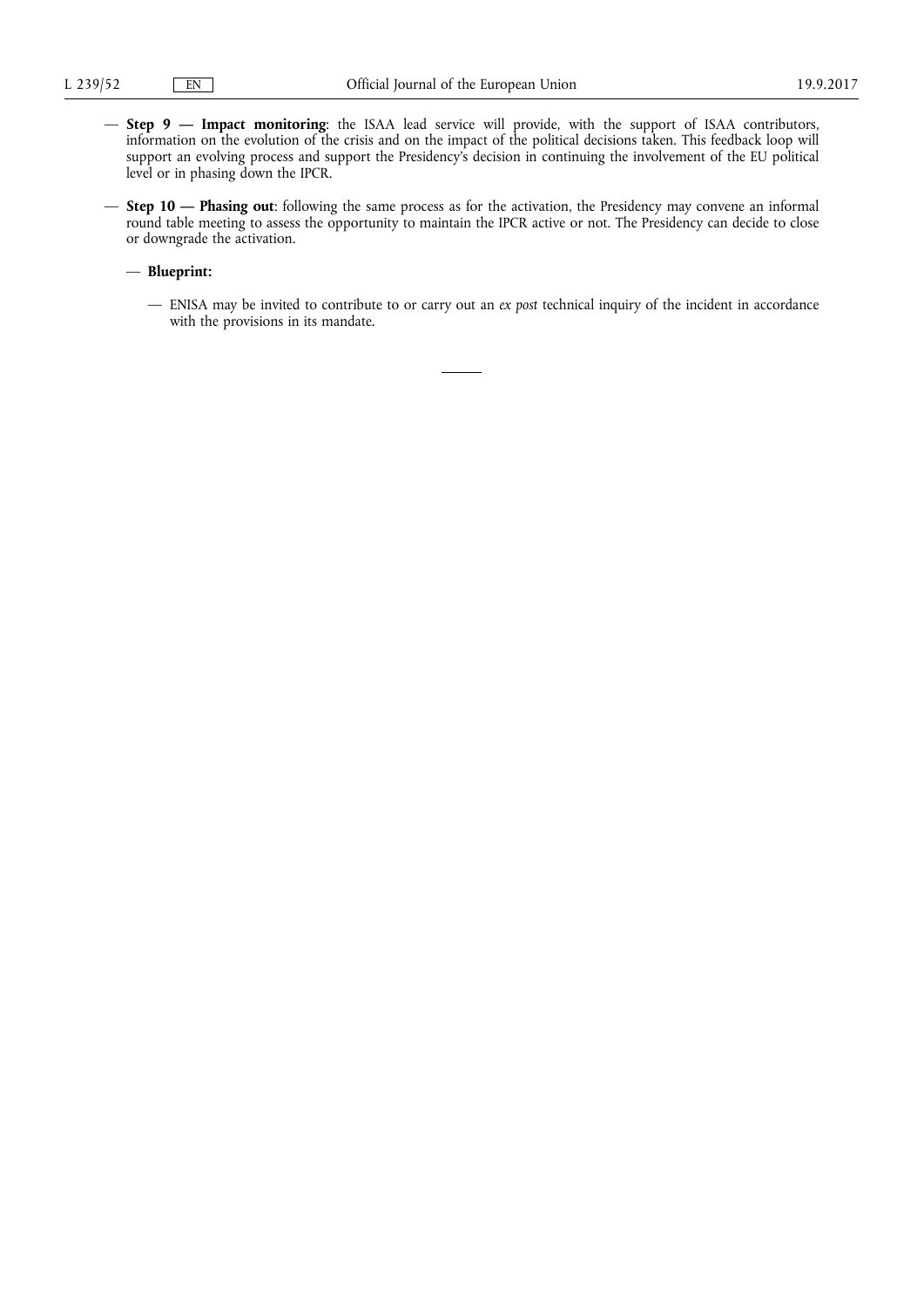#### *APPENDIX*

1. CRISIS MANAGEMENT, COOPERATION MECHANISMS AND ACTORS AT EU LEVEL

#### **Crisis management mechanisms**

*Integrated Political Crisis Response arrangements (IPCR)*: the Integrated Political Crisis Response arrangements (IPCR), approved by the Council on 25 June 2013 ( 1 ), are designed to facilitate a timely coordination and response at EU political level in the event of a major crisis. The IPCR also support the coordination at political level of the response to the invocation of the solidarity clause (Article 222 TFEU), as defined in Council Decision 2014/415/EU on the implementation by the Union of the solidarity clause adopted on 24 June 2014. The ICPR Standard Operating Procedures ( 2 ) (SOPs) set out the activation process and subsequent actions to be taken.

*ARGUS*: Crisis coordination system established by the European Commission in 2005 to provide a specific coordination process in case of a major multisectoral crisis. It is supported by a general rapid alert system (IT tool) with the same name. ARGUS foresees two phases, with Phase II (in case of major multi-sectoral crisis) triggering meetings of the Crisis Coordination Committee (CCC) under the authority of the Commission President or a Commissioner to whom responsibility was assigned. The CCC brings together representatives of relevant Commission DGs, Cabinets, and other EU services in order to lead and coordinate the Commission's response to the crisis. Chaired by the Deputy Secretary-General, the CCC assesses the situation, considers options and takes actionable decisions as regards the EU tools and instruments under the Commission's responsibility, and ensures that the decisions are implemented (3) (4).

*EEAS Crisis Response Mechanism*: The EEAS Crisis Response Mechanism is a structured system for the EEAS to respond to crisis and emergencies having an external nature or an important external dimension — including hybrid threats potentially or actually impacting the EU interests or those of any Member States. By ensuring participation of relevant Commission as well as Council Secretariat officials to its meetings, the CRM facilitates synergy between diplomatic, security and defence efforts with financial, trade and cooperation instruments managed by the Commission. The Crisis Cell can be activated for the duration of the crisis.

## **Cooperation mechanisms**

*CSIRTs Network*: The Computer Security Incident Response Team Network brings together all the national and governmental CSIRTs and CERT-EU. The purpose of the network is to enable and enhance information-sharing amongst the CSIRTs on threats and cybersecurity incidents and also to cooperate in responding to cybersecurity incidents and crises.

*Council Horizontal Working Party on Cyber Issues*: the Working Party was established to ensure the strategic and horizontal coordination of cyber policy issues in the Council and can be involved in both legislative and non-legislative activities.

## **Actors**

*ENISA*: The European Union Agency for Network and Information Security was set up in 2004. The Agency works closely with Members States and the private sector to deliver advice and solutions on issues such as the pan-European Cyber Security Exercises, the development of national cyber security strategies, CSIRTs cooperation and capacity building. ENISA collaborates directly with CSIRTs throughout the EU and is the Secretariat of the CSIRTs network.

*ERCC*: The Emergency Response Coordination Centre in the Commission (under the Directorate-General for European Civil Protection and Humanitarian Aid Operations — DG ECHO) supports and coordinates a wide range of prevention, preparedness and response activities on 24/7 basis. Inaugurated in 2013, it acts as the hub of the Commission's crisis response (liaising with other EU crisis rooms) including as the central IPCR 24/7 contact point.

<sup>(</sup> 1 ) 10708/13 on the 'Finalisation of the CCA Review process: the EU Integrated Political Crisis Response Arrangements', approved by the Council on 24 June 2013.

<sup>(</sup> 2 ) 12607/15 'IPCR Standard Operating Procedures', agreed by Friends of the Presidency group and noted by Coreper in October 2015. ( 3 ) Commission provisions on 'ARGUS' general rapid alert system, COM(2005) 662 final, 23 December 2005.

<sup>(</sup> 4 ) Commission Decision 2006/25/EC, Euratom of 23 December 2005 amending its internal Rules of Procedure (OJ L 19, 24.1.2006, p. 20), on setting up the 'ARGUS' general rapid alert system.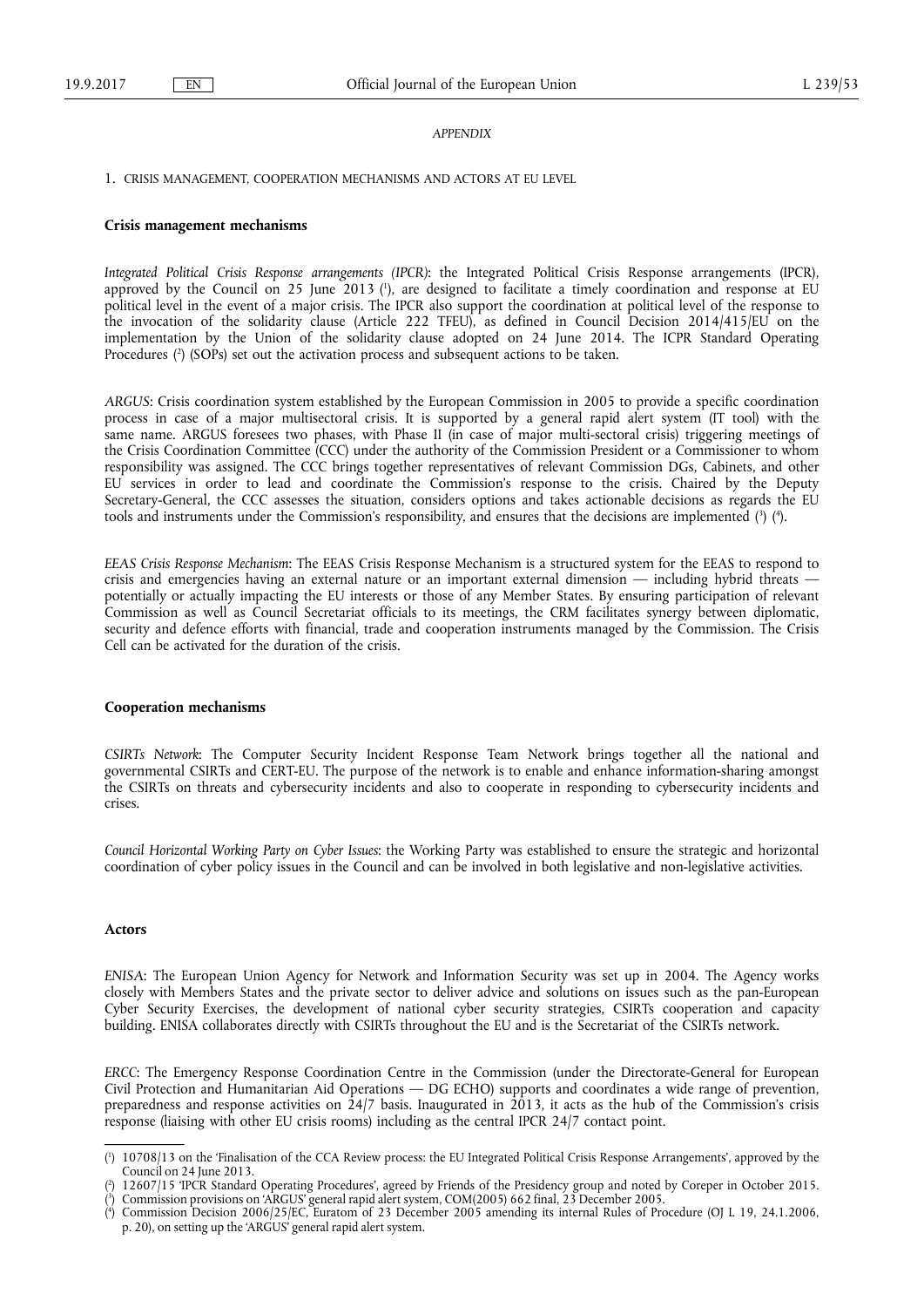*Europol/EC3*: The European Cybercrime Centre (EC3) set up in 2013 within Europol supports the law enforcement response to cybercrime in the EU. EC3 offers operational and analytical support to Member States' investigations and serves as the central hub for criminal information and intelligence supporting operations and investigations by Member States with operational analysis, coordination and expertise as well as highly specialised technical and digital forensic support capabilities.

*CERT-EU*: the Computer Emergency Response Team of the EU Institutions, Bodies and Agencies has a mandate to improve the protection of the EU institutions, bodies and agencies against cyber threats. It is a member of the CSIRTs network. CERT-EU has technical agreements on sharing information about cyber threats with NATO CIRC, some third countries and major commercial actors in the field of cybersecurity.

The EU Intelligence Community comprises the EU Intelligence Analysis Centre (**INTCEN**) and EU Military Staff (EUMS) Intelligence Directorate (EUMS INT) under the SIAC arrangement of the **Single Intelligence Analysis Capacity** (SIAC). SIAC mission is to provide intelligence analyses, early warning and situational awareness to the High Representative of the European Union for Foreign Affairs and Security Policy and to the European External Action Service (EEAS). SIAC offers its services to the various EU decision making bodies in the fields of the Common Foreign and Security Policy (CFSP), the Common Security and Defence Policy (CSDP) and counterterrorism (CT), as well as to the Member States. EU INTCEN and EUMS INT are not operational agencies and do not have any collection capability. The operational level of intelligence is the Member States' responsibility. SIAC only deals with strategic analysis.

*EU Hybrid Fusion Cell*: The Joint Communication on Countering Hybrid Threats of April 2016 designates the EU Hybrid Fusion Cell (EU HFC) as the focal point for all source analysis on hybrid threats in the EU: its mandate was approved in December 2016 by the Commission through an inter-services consultation. Based in the INTCEN, the EU Hybrid Fusion Cell is part of the SIAC and hence works jointly with the EUMS INT and has a permanent military member assigned. Hybrid refers to the deliberate use by a State or non-State actor of a combination of multiple covert/overt, military/civilian tools and levers, such as cyber-attacks, disinformation campaigns, espionage, economic pressure, use of proxy forces or other subversive activity. The EU HFC works with an extensive network of points of contact (PoCs), both within the Commission and Member States to provide the integrated response/whole of government approach required to counter diverse challenges.

*EU Sitroom*: The EU Situation Room is part of the EU Intelligence and Situation Centre (EU INTCEN) and provides the EEAS with operational capacity to ensure an immediate and effective response to crises. It is a permanent civilian-military stand-by body that provides worldwide monitoring and situational awareness with a 24/7 capacity.

#### **Relevant instruments**

*Framework for a Joint EU Diplomatic Response to Malicious Cyber Activities*: The Framework, agreed in June 2017, is part of the EU's approach to cyber diplomacy, which contributes to conflict prevention, the mitigation of cybersecurity threats and greater stability in international relations. The framework makes full use of measures within the Common Foreign and Security Policy, including, if necessary, restrictive measures. The use of the measures within the Framework should encourage cooperation, facilitate mitigation of immediate and long-term threats and influence the behaviour of the responsible perpetrator and potential aggressors in the long term.

2. CYBERSECURITY CRISIS COORDINATION IN THE IPCR ARRANGEMENTS — HORIZONTAL COORDINATION LAYER AND POLITICAL ESCALATION

The IPCR arrangements can be (and have been) used to address technical and operational issues, but always from a political/strategic angle.

In terms of escalation, the IPCR can be used according to the level of the crisis by moving from 'monitoring mode', to 'information-sharing mode' which is the first level of IPCR activation, and 'IPCR full activation'.

Activation in full mode is a decision of a rotating Presidency of the Council of the EU. The Commission, EEAS and GSC can activate the IPCR in information-sharing mode. Monitoring and information-sharing trigger different levels of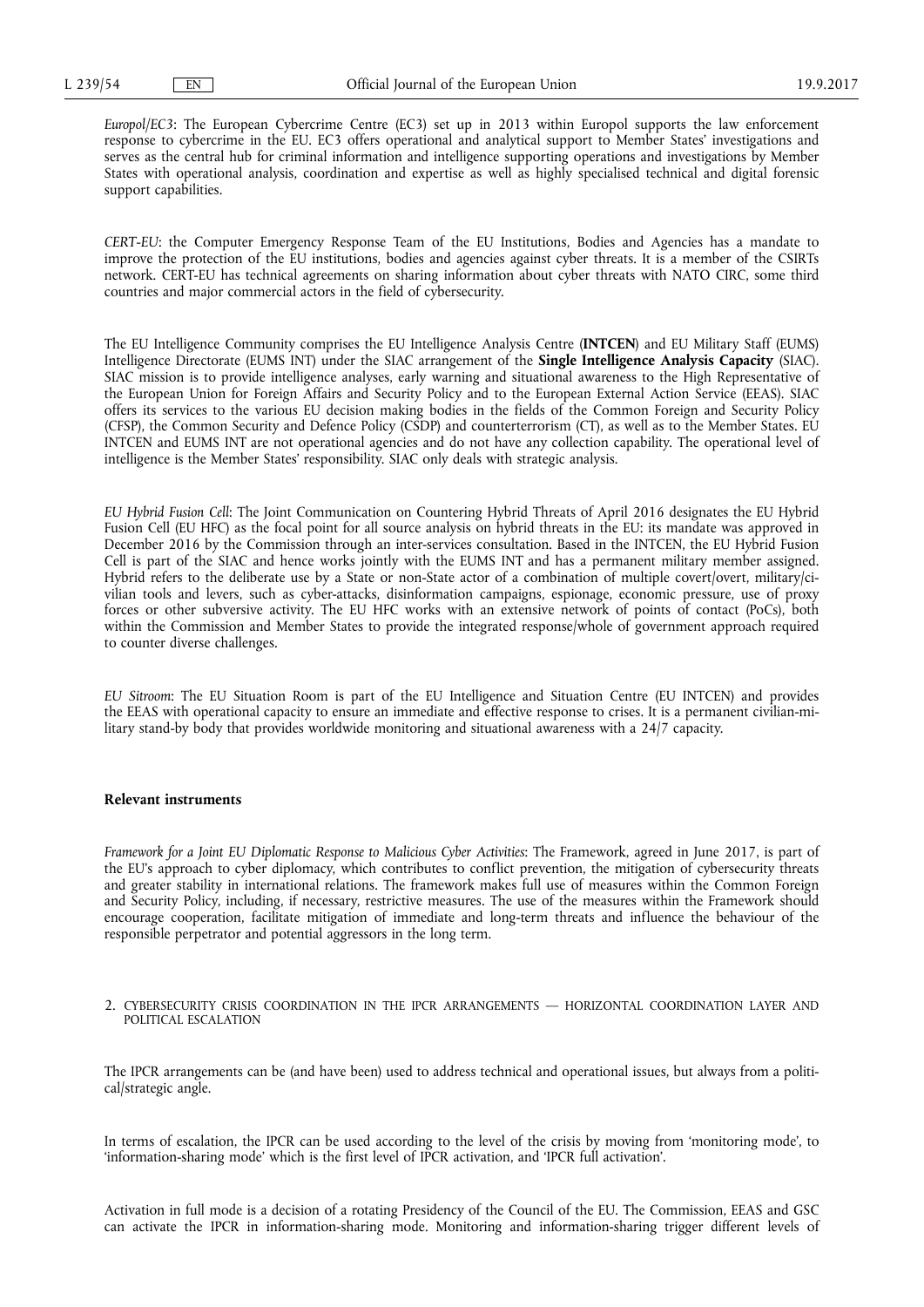information exchange, with information-sharing activating a demand for the production of ISAA reports. Full activation adds IPCR round table meetings to the toolbox, bringing to the table the Presidency (typically the Coreper II chair, or a subject expert at PermRep Counsellor level but exceptionally round tables were held at Ministerial level).

*Actors* 

The rotating Presidency (typically Coreper Chair) is in the lead

For the European Council, the Cabinet of the President

For the European Commission, DSG/DG level and/or subject experts

For the EEAS, DSG/MD level and/or subject experts

For the GSC, the Cabinet of the SG, the IPCR team and the responsible DGs.

*Scope of activities*: Generating a common integrated picture of the situation and escalating awareness of bottlenecks or shortcomings at each of the three levels in order to the address them at the political level, generating decisions at the table if they fall within the remit of the participants, or to generating proposals for action that go to Coreper II and up to Council.

## *Shared situational awareness:*

(not active): IPCR monitoring pages can be generated to track developing situations that might escalate into a crisis with EU ramifications

(IPCR information-sharing): ISAA reports will be drafted by the ISAA lead on the basis of input from the Commission services, EEAS, and Member States (through the IPCR questionnaires)

(IPCR full activation): in addition to ISAA reports, informal IPCR round tables bring together different actors concerned in the MS, the Commission, EEAS, relevant agencies, etc. to discuss shortcomings and bottlenecks.

*Cooperation and response:* 

Activate/synchronise additional crisis management mechanisms/instruments depending on nature and impact of the incident. These may include, for example the Civil Protection Mechanism, the Framework for a Joint EU Diplomatic Response to Malicious Cyber Activities or the 'Joint Framework on countering hybrid threats'.

#### *Crisis communications:*

The IPCR Crisis Communicator's Network may be activated by the Presidency, after consultation with the relevant services in the Commission, GSC and EEAS, in order to support the creation of common messages, or elaborate on the most effective communication tools.

# 3. CYBERSECURITY CRISIS MANAGEMENT IN ARGUS — INFORMATION-SHARING WITHIN THE EUROPEAN COMMISSION

Facing unexpected crises that required action at European level, i.e. the Madrid terrorist attacks (March 2004), the South-East Asia Tsunami (December 2004) and the London terrorist attacks (July 2005), the Commission in 2005 established the ARGUS coordination system, supported by an eponymous general rapid alert system (1) (2). It aims to provide a specific **crisis coordination process** in case of a major multisectoral crisis, to enable sharing crisis-related information in real time and ensure rapid decision-making.

ARGUS defines two phases depending on the severity of the event:

*Phase I*: is used for 'information-sharing' on a crisis of limited scale

<sup>(</sup> 1 ) Commission of the European Communities, 23 December 2005, Communication from the Commission to the European Parliament, the Council, the European Economic and Social Committee and the Committee of the Regions: Commission Provisions on 'ARGUS' General Rapid Alert System, COM(2005) 662 final.

<sup>(</sup> 2 ) Decision 2006/25/EC, Euratom.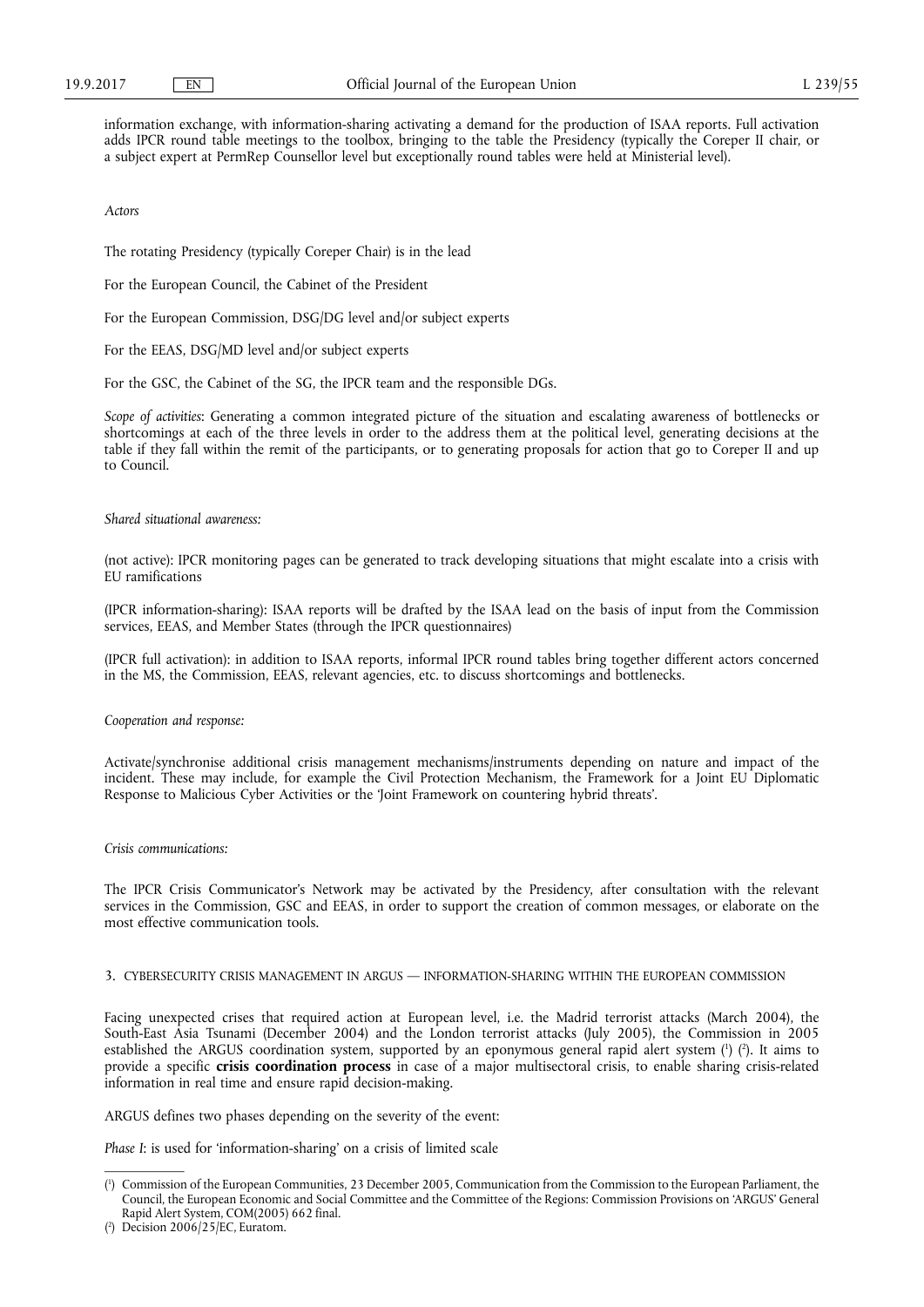Examples of recent Phase I reported events include the forest fires in Portugal and Israel, the 2016 Berlin attack, floods in Albania, Hurricane Matthew in Haiti and the drought in Bolivia. Any DG can open a Phase I event when it judges that a situation in its domain of competence is serious enough to warrant or benefit from information-sharing. For instance, DG CNECT or DG HOME can open a Phase I event when they judge that a cyber situation in their respective domain of competence is serious enough to warrant or benefit from information-sharing.

*Phase II*: is triggered in case of major multisectoral crisis or foreseeable or imminent threat for the Union.

Phase II triggers a specific coordination process enabling the Commission to take decisions and manage a rapid, coordinated and coherent response, at the highest level in its domain of competence and in cooperation with the other institutions. Phase II is meant for a major multisectoral crisis or foreseeable or imminent threat thereof. Examples of real-life Phase II events include the migration/refugee crisis (2015-ongoing), Fukushima triple disaster (2011) and the eruption of *Eyjafjallajökull* volcano in Iceland (2010).

Phase II is activated by the President on his own initiative or at the request of a Member of the Commission. The President may allocate the political responsibility for the Commission response to a Commissioner responsible for the service most concerned by the crisis at hand or decide to keep the responsibility to himself.

It foresees emergency meetings of the Crisis Coordination Committee (CCC). These are called under the authority of the President or a Commissioner to whom responsibility was assigned. The meetings are convened by SG through the ARGUS IT tool. The CCC is a specific operational crisis management structure established to lead and coordinate the Commission's response to the crisis, bringing together representatives of relevant Commission DGs, Cabinets, and other EU services. Chaired by the Deputy Secretary-General, the **CCC assesses the situation, considers options and takes decisions, as well as ensures that decisions and actions are implemented** while ensuring the coherence and consistency of the response. Support to the CCC is provided by the SG.

#### 4. EEAS CRISIS RESPONSE MECHANISM

The EEAS Crisis Response Mechanism (CRM) is activated upon occurrence of a serious situation or emergency concerning or anyway involving the external dimension of the EU. CRM is activated by DSG for Crisis Response, after consultation with the HRVP or the Secretary-General. DSG for Crisis Response can also be requested to initiate the Crisis Response Mechanism by the HRVP, or the SG, or another DSG or MD.

The CRM contributes to EU's coherence in crisis response within the Security Strategy. In particular, the CRM facilitates sinergy between diplomatic, security and defence efforts with financial, trade and cooperation instruments managed by the Commission.

The CRM is linked to the Commission's general emergency response system (ARGUS) and the EU Integrated Political Crisis Response arrangements (IPCR) in order to exploit synergies in case of simultaneous activation. The Situation Room in the EEAS acts as communication hub between the EEAS and the emergency response systems in the Council and Commission.

Normally, the first action related with the CRM implementation is the calling of a **Crisis Meeting** among EEAS, Commission and Council senior managers directly affected by the crisis in question. The Crisis Meeting assesses the short-term effects of the crisis and may agree on taking immediate action, or activating the Crisis Cell, or convening a Crisis Platform. Those courses can be implemented in any time sequence.

The **Crisis Cell** is a small-scale operations room where representatives of EEAS, Commission and Council services involved in the response to the crisis gathers to monitor the situation continuously in order to provide support to the EEAS Headquarters decision-makers. When activated, the Crisis Cell is operational 24 hours a day, 7 days a week.

The **Crisis Platform** gathers relevant EEAS, Commission and Council services to provide assessment on medium and long-term effects of crises and agree on action to be taken. It is chaired by the HRVP, or the Secretary-General, or the DSG for Crisis Response. The Crisis Platform evaluates the effectiveness of EU action on crisis country or region, decides on amendments of additional measures and discusses proposals for Council action. The Crisis Platform is an ad hoc meeting; therefore, it is not permanently activated.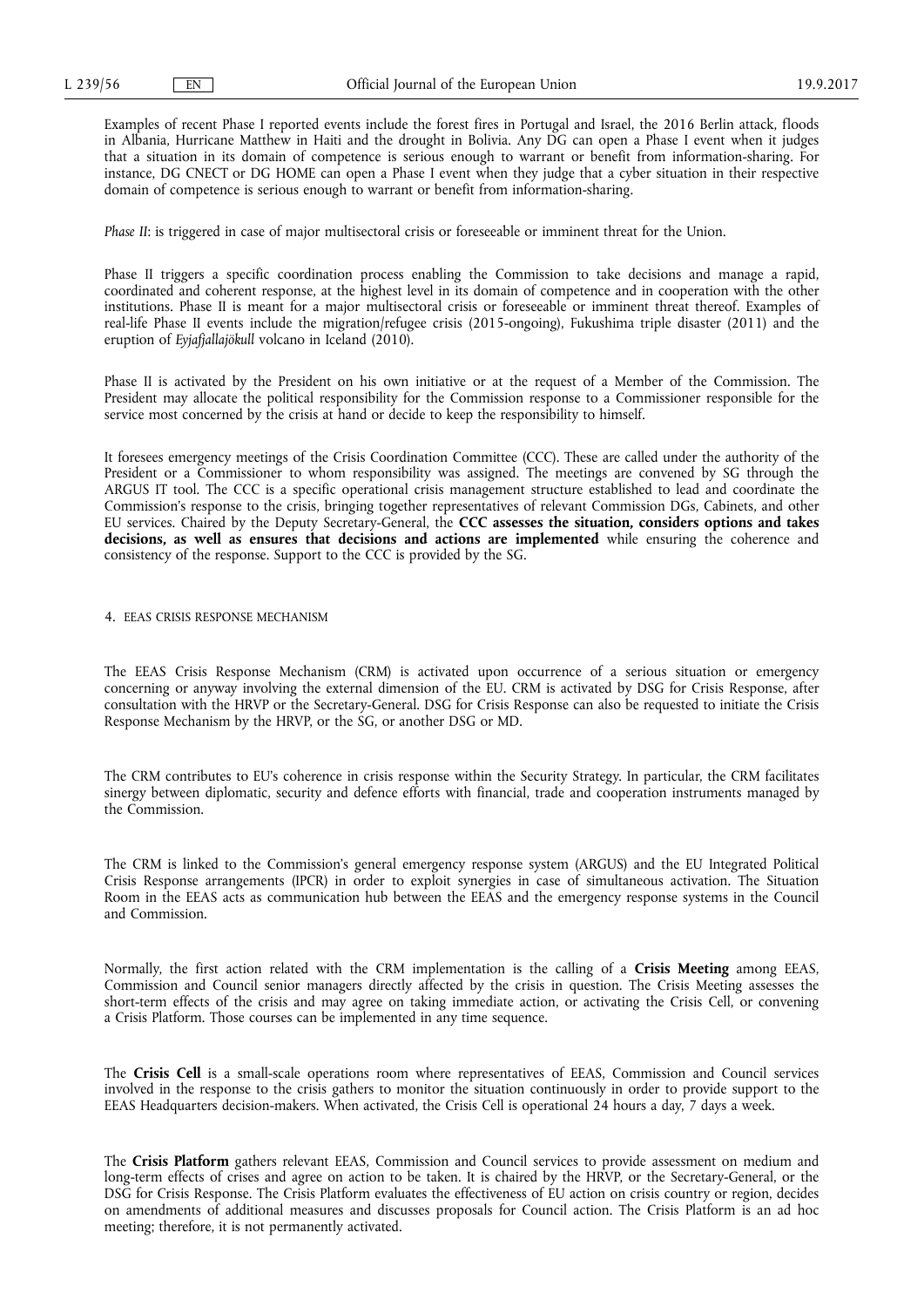The **Task Force** is composed of representatives of the services involved in the response and can be activated to follow and facilitate the implementation of the EU response. It evaluates the impact of EU action, prepares policy documents and options papers, contributes to the preparation of the Political Framework for Crisis Approach (PFCAs), contributes to the Communication Strategy, and adopts any other arrangements that can facilitate the implementation of the EU response.

#### 5. REFERENCE DOCUMENTS

Below is a list of reference documents that have been taken into account in preparation of the Blueprint:

- The European Cyber Crises Cooperation Framework, Version 1, 17 October 2012.
- Report on Cyber Crisis Cooperation and Management, ENISA, 2014
- Actionable Information for Security Incident Response, ENISA, 2014
- Common practices of EU-level crisis management and applicability to cyber crises, ENISA, 2015
- Strategies for Incident Response and Cyber Crisis Cooperation, ENISA, 2016
- EU Cyber Standard Operating Procedures, ENISA, 2016
- A good practice guide of using taxonomies in incident prevention and detection, ENISA, 2017
- Communication on Strengthening Europe's Cyber Resilience System and Fostering a Competitive and Innovative Cybersecurity Industry, COM(2016) 410 final, 5 July 2016
- Council Conclusions on Strengthening Europe's Cyber Resilience System and Fostering a Competitive and Innovative Cybersecurity Industry — Council conclusions (15 November 2016), 14540/16
- Council Decision 2014/415/EU of 24 June 2014 on the arrangements for the implementation by the Union of the solidarity clause (OJ L 192, 1.7.2014, p. 53)
- Finalisation of the CCA review process: the EU Integrated Political Crisis Response (IPCR) arrangements, 10708/13, 7 June 2013
- Integrated Situational Awareness and Analysis (ISAA) Standard Operating Procedures, DS 1570/15, 22 October 2015
- Commission provisions on 'ARGUS' general rapid alert system, COM(2005) 662 final, 23 December 2005
- Commission Decision 2006/25/EC, Euratom of 23 December 2005 amending its internal Rules of Procedure (OJ L 19, 24.1.2006, p. 20)
- ARGUS Modus Operandi, European Commission, 23 October 2013
- Council Conclusions on a Framework for a Joint EU Diplomatic Response to Malicious Cyber Activities ('Cyber Diplomacy Toolbox'), Doc. 9916/17
- EU operational protocol for countering hybrid threats 'EU Playbook', Doc. SWD(2016) 227
- EEAS Crisis Response Mechanism, 8 November 2016 (Ares(2017)880661) Joint Staff Working Document EU operational protocol for countering hybrid threats, 'EU Playbook', SWD(2016) 227 final, 5 July 2016
- Joint Communication to the European Parliament and the Council: Joint Framework on countering hybrid threats a European Union response JOIN/2016/018 final, 6 April 2016
- EEAS(2016) 1674 Working Document of the European External Action Service EU Hybrid Fusion Cell Terms of Reference